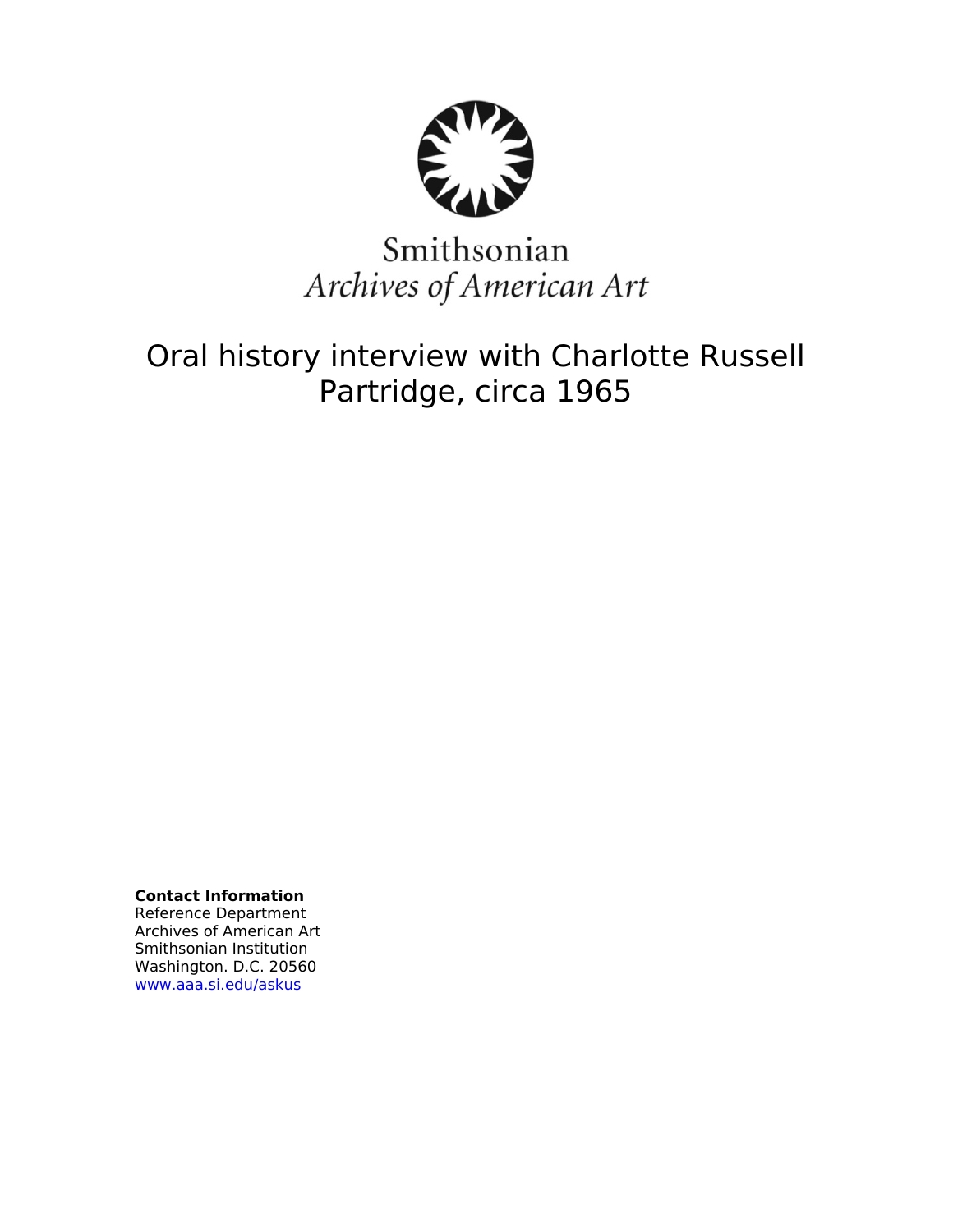# **Interview**

**HP:** HARLAN PHILLIPS **CP:** CHARLOTTE PARTRIDGE

**HP:** Well, perhaps a good way to get into this is to access your own relationship to the field of art in the 20's. It gives you a standing on which they relied on in the 30's. What were you doing in the 20's? What were you up to in the way of interest?

**CP:** In the 20's? Well, I came to Milwaukee in 1914. Before that I had plans to go to spend a year in Russia. I was just out of art school and was going there then with a musician friend. We were going to earn our passage. In those days, you could earn your passage across and she was going to do some teaching of Russian -- she's a Russian girl -- and I was going to make some sketches and some little stories about the trip on the shipboard. Well, then something happened -- I won't go into that. Anyway, we couldn't go and so I was offered a position to teach in Milwaukee Downer College -- teach art. There were things that I never would consent to do and teaching was one of them. I won't tell you what the other two were, but I came because I had to earn some money. And anyway, people always interested me and of course art did too. I had some ideas about mistakes in teaching art because I had been to one or two art schools and found some things that I didn't agree with very much. You know, at that age you can disagree, but I hadn't had experience enough to really . . . . I just had certain standards that I just was interested in. Well, I got involved in Milwaukee Downer College in the Art Department and, well, frankly, the thing that interested me was I only had something like 12 hours of teaching, and I would have a room in the art department and it would be my own studio. And I could go on with my textile designing and my painting. We started and the girls were so interested in things and, before Christmas came, I couldn't use my studio for myself. I had to use it for classes. Well, that was a year of experience for me in teaching, and I found that teaching was just like living. A habit of curiosity was important, and I wanted to get that over to the students. I wanted them to get interested in things just for the fun of really learning new things. And I thought myself that, after a few years, I would be old enough and mature enough to really be maybe an authority but I've never gotten to that point. I'm telling you about my thoughts as of that time and, oh, that makes life just fascinating. That's why I'm having a good time, even now. But the Department developed, and I was able to get other teaching help, and it was still every day was an adventure and I saw things developing among the students and their expanding. We had . . . I found that the college girls, the Sophomores, the Juniors and the Seniors that came into the studio weren't interested in the kind of books I'd been reading.

# **HP:** Really?

**CP:** And so we just gathered up. Two or three afternoons when classes were over, two or three of the girls, 4, 5, 10, 15, 20 of them would come up, and we'd talk about some of the books that related to art in some way, you know, and well, before the year was out, we had really a club that was working from books.

# **HP:** Idea.

**CP:** Yes, and when in those days, (I still am), I was very much interested in Oriental art and the painting of China, the theory of China, the literature in translation and then of Japan and some of the Japanese writers and Herne, an American, who went over there. Why, I read everything that he had -- that never had been heard of at Downer College. I couldn't nearly stand it.

**HP:** You were a disturbing influence only in the sense of enrichment.

**CP:** And Weidemal in the East series, they didn't know anything about! Well, I just enjoyed them. We had a good time.

## **HP:** Well, did the girls take hold?

**CP:** Oh, they certainly did; not all of them, but some of them did.

**HP:** It opened up a whole world for them.

**CP:** It certainly did. And well, practically, they'd never had a life class there, and I thought that was important.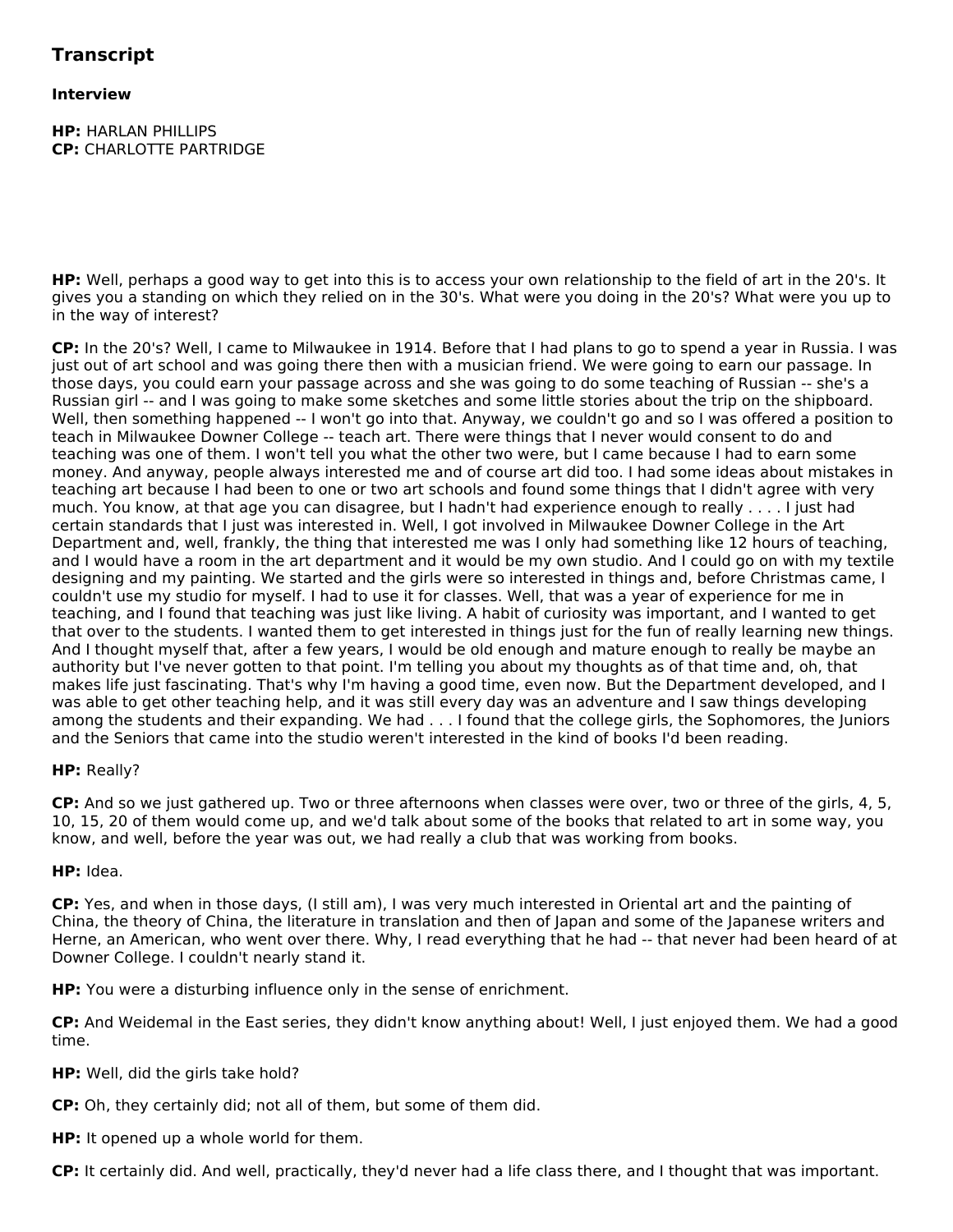And I didn't believe in working from casts. I believed in working from movement because movement is a part of everything and -- well, we had a life class. But that was frowned upon, but the powers that be just pretended they didn't notice it.

**HP:** Sticky, stuffy people -- unreal, isn't it.

**CP:** Yes, but the College had some wonderful things about it, it really did.

**HP:** Oh sure, sure.

**CP:** But . . . .

**HP:** But growing pains are growing pains, nonetheless.

**CP:** Yes, they are, and I won't tell you about one thing that happened, not on this record anyway.

**HP:** But, to get them even to accept it . . . .

**CP:** Did you turn that off?

**HP:** No, it's still on, but to even get them to accept a departure . . . . You know how conservative and sticky institutions can get, it's terrible!

**CP:** Well, I was there -- I've forgotten -- I think about six years, and then the art school in Chicago, that I had gotten most of my training from, was headed by a very creative, wonderful woman, and she, for certain personal reasons, had to close her school. And she said: "Why don't you go on with it?" I said: "I can't do that. I don't want to come back to Chicago. I don't want to teach any longer." She said; "Well, I don't mean that. Have it in Milwaukee." I said, "I'm getting a little tired of teaching just girls. I believe in coeducation." I haven't any use for segregation of any kind, and then I realized that that's one of the things that was bothering me. Why I was getting a little stale at Downer, and also I had reached the limit that could be done, and we had, though, while I was there, established a four-year degree course in art.

# **HP:** Oh, marvelous!

**CP:** And that was something, and I thought it was time for somebody new to come in. Then I talked with a couple of trustees of the College and told them I was thinking about leaving, I told them about what I was thinking about doing, and I talked to the trustees of the Milwaukee Art Institute, and they were very much interested. I said: "If I would start a school here, this would be for college age boys and girls, could you house the school? I will take care of all the other expenses through the tuition." Well, we had a good many conferences over that, and they were crowded as they were. The board [of trustees] of the Layton Art Gallery heard about this, and I talked to one or two of them at his request and they gave us the ground floor of the Layton Art Gallery, rent-free. At that time the basement didn't have any hot water, didn't have but one wash room, had no electricity, a few gas light burners. It was a storage area, and they would give, I'd forgotten, each of the trustees would give so many hundred dollars to remodel it. They said: "Go ahead and do as you please." And so we started. That's why it was called the Layton School of Art.

**HP:** Yeah, but you got a rent-free storage area which they were willing to convert.

**CP:** Then my brother-in-law gave me a thousand dollars to move the furniture from the old school in Chicago. It had been used for a long time, but we had lockers and there was a skeleton and tables and chairs and easels and stools and that kind of thing which we scrubbed up and used.

**HP:** And you had a school going in the Layton Gallery.

**CP:** At that time there was a curator at the Layton Art Gallery, and he was retired, and I was made director of the Layton Art Gallery and so we used the whole building. We even had some classes parked some days right up in one of the galleries, and visitors who came in enjoyed that experience of seeing them. We didn't copy the paintings because we were doing a different sort of thing, but we were using it. Of course, I was downtown all the time and I was interested in anybody who was interested in painting and drawing, or designing or decorating -- I mean interior design or industrial design, and, before long, I really knew practically all the young people and the older people. Some of the older artists didn't approve of us, but then that's natural. It went on . . . . I think that first year we had some of the transfers from the Chicago school. We had 25 -- I think our original day school was 25 boys and girls, but the evening classes developed and they were enormous. Well, I had found one teacher, Gary Sinclaire, who came from Minneapolis here to teach, and then Miss Frink was footloose, and she said that she became interested in it, and she said: "Let me come and do the office work." I said, "You'd better not. It's too much of a gamble." But she got interested in it. She started it, and then, W. Price Watson, who was then the art director of the Milwaukee Art Institute was quite a live wire -- he was up here the other day. I talk to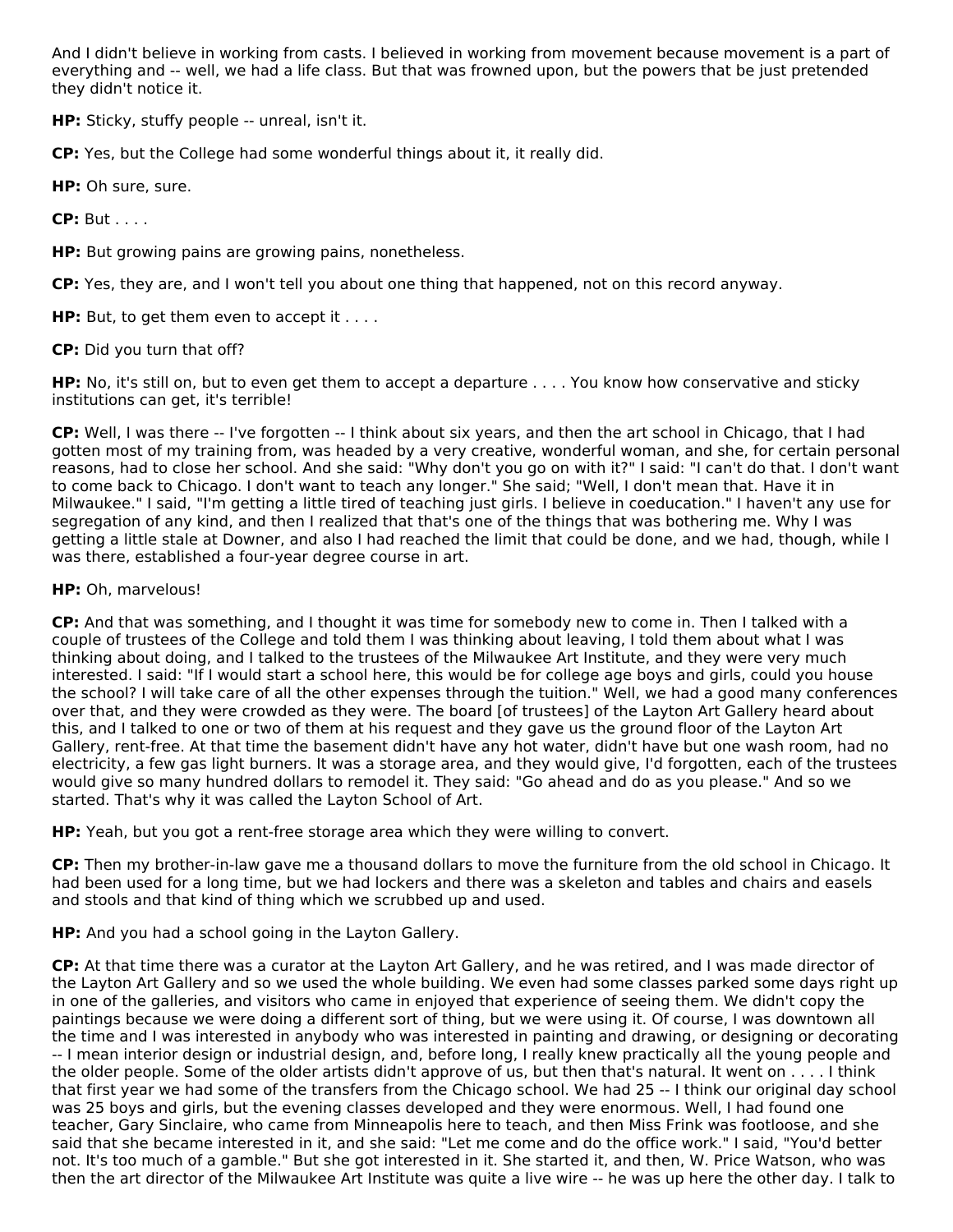him frequently on the 'phone. He hasn't been here for years. He was with us, and he said he'd come and teach History of Art once a week. Well that helped. Well, I taught the design and what I called "Nature of Analysis" and painting, and the Life work when Garret was sick or something. I continued to teach . . . the first year of the school. I continued half-time at Milwaukee Downer College at the President's request. It was quite nice because I got the salary for that, and I didn't have the salary at the school to go for two or three years because all the money had to go into the other people. And we got came, that's another story. He came from Europe, taught sculpture and Margaret Franz who was a graduate of the Milwaukee Downer. Milwaukee Downer students never knew that this was going to happen when they graduated in June. I didn't think that was cricket, but she heard about it in a roundabout way- very gifted young woman- and so she came in to help with some of the work, with the Nature Analysis, some of the design work, and so forth. And I taught 3 nights a week from 7 to 9 and some nights when I'd go in there I would be so tired! I had two rooms going, one in design here and one in design in this room. I had about 30 in this room and about 25 in this smaller room; I couldn't take them together and they were wonderful. They were young art students who were working at other places, studying in other places. There were people from the public museums who needed some drawing and some design, photographers, newspaper photographers because they felt there was a need of some more understanding about composition, and there were two or three cooks who wanted to have some recreation and some new kind of life. All nationalities and of course I am dumb, I can only speak English, but they were so exciting and in 5 minutes after I'd met those classes I was reborn. It was just wonderful! And some public school teachers, lots of them, and several dentists, two doctors and some of their wives, some socialites. To go into a class with that mixture of social connection, and we always began . . . . I gave them a little bit of homework. If it was a photographer, he brought in some of his photographs which were criticized from the point of view of arrangement of composition or design, whatever you want to call it, and then, if they were designers or whatever it was, some of the public museum people brought in their work, you know, and so forth. But they always wanted to get better and so I carried on these . . . . Well, first year was one room, the second hour was the other class. And they put their work up on the wall. They never were late the way I was for you today. Well, we'll see you today, and always stayed afterwards. One teacher had been a kindergarten teacher for a number of years, and she grew so in her work and so forth, that one day I had the temptation to talk to her about going on and specializing in art and she was a quiet little thing, and she didn't say anything about it for a long time. Finally, after several months, she came to me and she said, "I've been thinking about it, and I have taken a leave of absence from the public schools and I'm coming to day school if you'll let me."

**HP:** I'll be darned...

**CP:** She became a teacher in our school. She is now head designer for a big company in Milwaukee. She has accounts all over the United States as a designer. Most of it is for clubs and offices and, well, she is the designer for the furniture for our building. Did you hear somebody?

**HP:** Yes, someone's at the door. [INTERRUPTION]

**CP:** --I could just live those days, my.

**HP:** Well, you had no problem here with the Life class; there wasn't any question about it. This was your school.

**CP:** Oh, there was.

**HP:** Was there really?

**CP:** Well, yes! (Laughter)

**HP:** So the education of Milwaukee took a slow time with respect to Life class.

**CP:** Oh, you can't imagine how conservative and old!

**HP:** That's right, you had coeducational classes which was another wrinkle, I suppose.

**CP:** No, Downer College was only for women.

**HP:** That's right.

**CP:** But this was coeducational, and the funny thing about it: we always had . . . . all the years of the school, there's been a predominance of boys and men.

**HP:** That's interesting.

**CP:** Well, I don't know what . . . .

**HP:** I asked you about, you know . . . . This was your school in effect, you set this school up.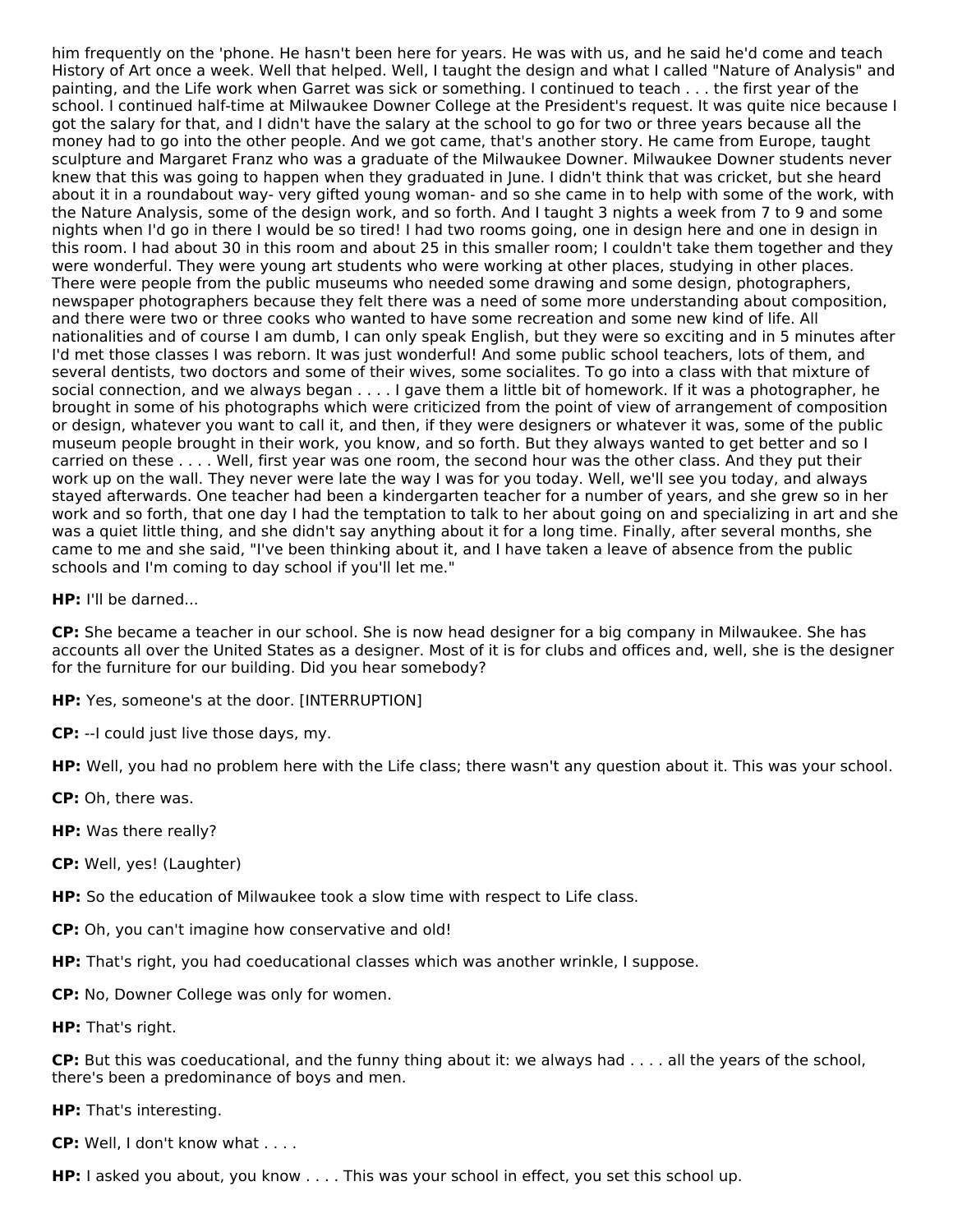**CP:** Yes. Well, I founded it but Marian Frink came in and she very soon became co-director too. There were two of us and . . . . Oh, one of the things I wanted in this school was psychology. I didn't want the regular psychology; I wanted the students to begin to think about things that are classified as psychology in relation to themselves and their own development and their growth. Well, to find somebody who could teach that. Miss Church, from the old school, came up for two weeks. She had taught that in the other school. She was an exceptional person, and all the students in the school were in these talks; very informal and very, I thought, very helpful for the art students, for anybody, but we were working with the art students. You know, in those days, the student's parents didn't want their boys, especially to go to art school. They wanted them to go into some business of their fathers', or anyway some business that would make lots of money. Money was their standard and to try to break down that barrier, well we're still doing it! But . . . .

**HP:** Or to break down the effect of that barrier upon the young artist, or to make him understand what it was.

**CP:** Any boy or girl in general, but we were involved with that, you see, and a student I didn't accept . . . I don't like to say "I" too much, but in those days I was jack of all trades, you know, and we didn't accept a boy or girl until we had an interview with them. And I had to know something about their family, their background and the sort of things they'd been involved in school and the sort of standards that they had developed in their homes and incidentally did they have some talent. Theoretically everybody has some talent, but I wanted them eventually, if they spent several years in art school, to be able to be qualified to be independent financially. Now that's not the same thing. I think that it is better to be a humdinger of a janitor than it is to be even a third rate painter, artist, and, if during their first year, and we knew our students very thoroughly, if I was convinced in talking with their other teachers and talking with them and their families, that we couldn't help them, that there was something else, some other kind of school that could help them, in a different direction, I would try to get them to go to that other school where they could get that. That was one reason why, when the school was formed, it wasn't my school. I insisted that it be nonprofit, incorporated as a nonprofit school, with a board of directors, because I didn't want myself or any of our faculty to think: "Well, we've got to keep that student because we need his tuition." And I didn't think I would ever reach that, but I'm human, you see, and I was only one because I don't believe in anything that is completely dedicated . . . . No, I don't mean dedicated, I mean directed, bossed. Well, we had some . . . . Well, I had some shocks, not among the students, but I found very soon that head people from different commercial houses would come, and as a director of a new school, they were interested in it. They were interested in education. They were . . . . It may be that it was interior decorator furniture stores because they thought: "Well, anybody, a customer, that I could send to them." They offered me as much as 40% on any customers I sent them. Well, I thought that was a bribe; I thought that was terrible. I was terribly ignorant about business. One company, a very, very powerful company, big money-making company in the art education field, they published textbooks in art and so forth for every grade, and this gentleman was very polite. He asked . . . . He said: "I suppose you know our books." I said, "Yes, I do." He spoke about they're for the different grades, the elementary grades and high school and he said, "I'll be glad to give you a set." I said, "Oh, I have them." The talk went on and finally he said, "Well, you know, we'd like to help you, and we'd be very much interested in giving you a yearly contribution to help you." He mentioned the sum. And more than that, but, "everyone of your graduates we will guarantee him some kind of a teaching position of art in the United States and any time you want to give up teaching this, we will give you a chance for a position as supervisor of art in a big city," and he mentioned a salary. That was about 4 or 5 times the money I was making then, but he said, "Of course, you'll use our books as textbooks."

**HP:** Sounded too good.

**CP:** He sounded to me as though he was the devil incarnate, it really did.

**HP:** Right.

**CP:** I have had a few terrific shocks in my life, and that was the first one. And, as he left, he was quite different in his courtesy. He said, "Of course, you understand that we will have nothing to do with you and we will only have words against this school." I said, "That might be a compliment." I had the nerve to say that.

## **HP:** You must have been furious!

**CP:** I was. I was so furious that I was just shaking. Well, I learned quite a lot from that lesson. I've had such approaches since, but I say, "Well, that's ordinary common business that I have no use for." But it doesn't bother me any more except I don't want our students to go out with that kind of a thing and that's one of the many things that I thought maybe just what you might call a superficial course in psychology would help them because we were trying to develop their talent, if they had enough to make it practical for them. Also, we were trying to help them or put things in their way so they would be better citizens because even an artist doesn't live on an island by himself. He's got to make a contribution aside from selling his paintings and designs and posters and everything else. Well, then, after the first World War, the veterans came back, and we had adults in our class. They were not boys anymore, they were adults. They were different from the veterans in the second World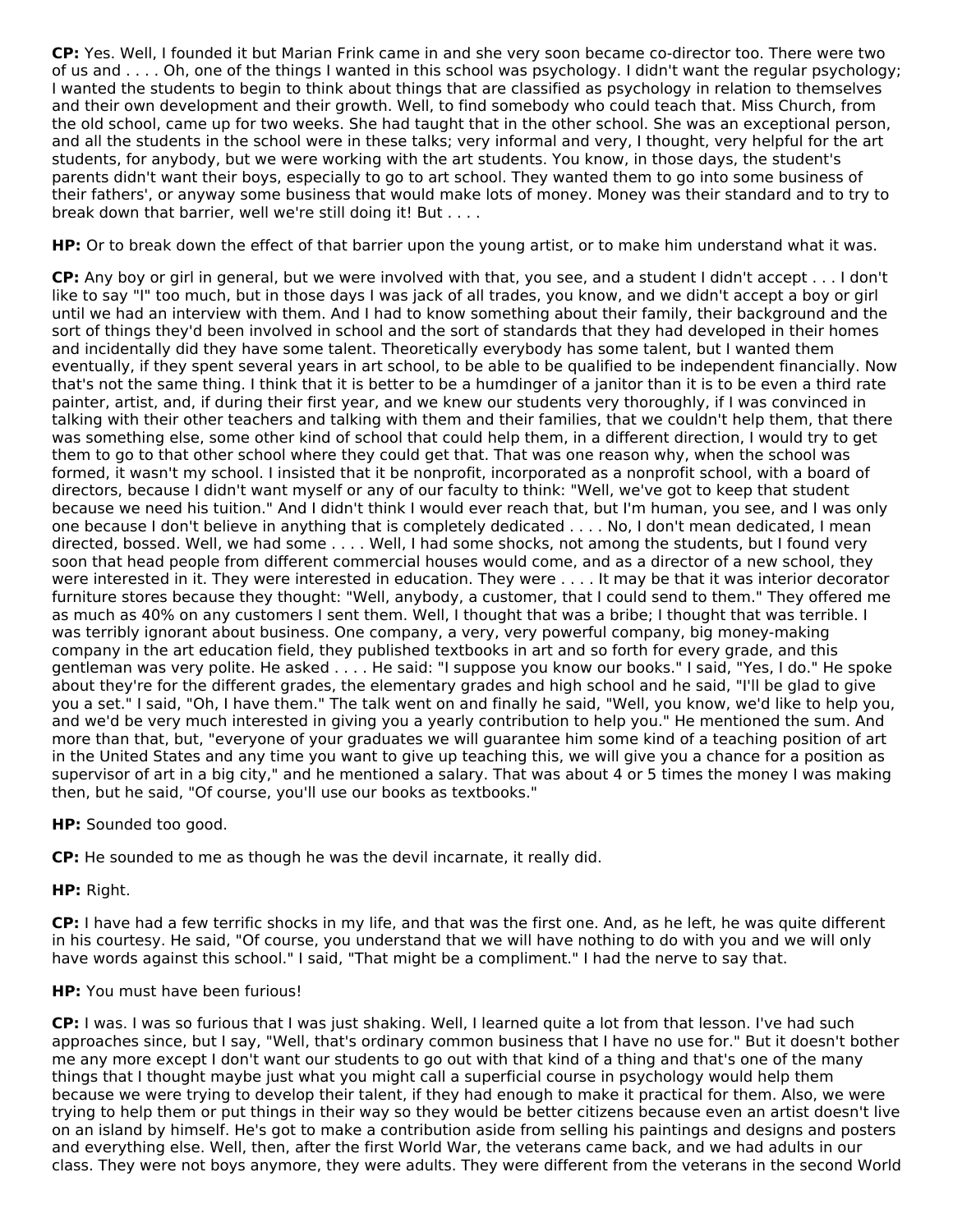War. The second World War had had more experience in a more open world. We had more automobiles. We had more everything of that sort of communication, but the first World War men, and I think we took in . . . I can't remember, I would say maybe 10 or 12 or 13 or 14. We wanted to help them. Some of them didn't prove at all. We had one man, a fine man. He really worked hard, but he just couldn't . . . . We couldn't see any reason for any chance for him otherwise. Well, finally he stopped work when the Veteran's Office let him, and he became a policeman and he was a marvelous policeman. He died about 10 years ago, too young. One day he came into Carl's gallery just as I was going out for lunch, and we met on the stairs. He was glad to see me, and I was thrilled to see him. I hadn't seen him in a long time. He was in his uniform and so forth. So we stood there for quite a while out at the entrance to the gallery talking about old times, you know, how you do with friends. The story came around later on in the afternoon that something was wrong at the school, or the gallery, because there was a policeman there interviewing Miss Partridge.

**HP:** Just an old friend. But he'd become a good policemen.

**CP:** He became a good policeman. Now, that I think was a great achievement. Well, we had many others like that. We had boys who were expelled from school, high school, and one of them, the first year he was there, he was a dreadful problem, and we had more teachers at that time and most of them wanted not to have him back. They couldn't manage him at all, and I knew that boy had something; I knew he did. Because of things that he showed and you can get lots from the work they do, especially if it isn't tracing, just learning to draw, learning perspective and things like that. And in spite of them, he came back the next year and the next year. He was one of the good artists during the Art Project, government Art Project. He came back and he taught in our school for a couple of years and then he got invited to the University of Minnesota. He has for years now been professor of painting there, and one of their big Minnesota artists. He no longer exhibits in New York because he thinks the worst of the place.

**HP:** But he was incorrigible as a youngster.

**CP:** Of course. He was in high school too. You see, in his schooling he'd never gotten a contact, none of his teachers could make a contact with him. He was bored.

**HP:** Bored to tears, up to mischief.

**CP:** It got to the point that he just thought anybody was asking him to do something, he was being dictated to and he was through with that.

## **HP:** They're precious, aren't they?

**CP:** They certainly are. Oh, we've had a good many like that, but, well . . . . Oh, there were other troubles with the first World War, Garret Sinclaire's Life class one day . . . . I heard a terrific rumpus in there. He had left the room for a few minutes, and I went in the room and the model had stopped posing and two of those veterans, great big hunks, were having a terrible fight. They were pulling each other and pounding each other's noses; they were bloody. Their shirts were torn off. It happened just like that. I went in there and just couldn't see anything but those two men, and I went up to them like this. I took one by the shoulder, they were moving, and I did this to the other one, like this, and they were so surprised that they dropped their punches. It was terribly funny, terribly, and of course the other students were speechless! Well, I separated them and they were puffing and they're sweaty and awful ugly looking. I didn't know what to do so I said to them, "You go into the washroom and scrub up, and you go into my office. You can't scrub up yet." So I took one into my office. And my office there, this was before they redid the building, had been the coal bin. He sat down there and I sat down at my desk opposite him, and I didn't say a word. He kept puffing and puffing and puffing, you know, and moving around and didn't know what to do. His face was an expression . . . . Oh, he was so angry. And I did something on my desk, pretended to anyway, trying to think how to get at him. I had to calm myself down, you know, and I thought it was all right for him to stay five minutes or so, not knowing what's going to happen. Well, then I took the other boy in separately. But those were unexpected things, but they were, well . . . . We had to rent outside quarters, so we had an annex and the annex had to be moved two or three times because we outgrew them and floors within different office buildings within a couple of blocks of the Layton Art Gallery. And our faculty grew. They grew and a good many of the artists improved very much. We tried to follow them when they went out of the school, and you know, it was very thrilling when we began to get positions, or help to get positions of different kinds for our graduates. Most of the time they got more than your own salary, and even those were low in those days, everybody's salary was low in those days. Then came the second World War, and they came back by the hundreds and for two years we had to run three sessions besides the night school. It was very good. We had one session which began at 3:00 on to 7, you see, but that helped a good many of the boys who were parttime working in the daytime and, I think . . . . Didn't we have something like over 700 students? Now, how did we get them in? Well, of course, all the men who had education privileges had to go through the offices, and very soon the state always asked me if I would examine all the men in the state whom they couldn't place in reading, writing, arithmetic, you know. They didn't know whether they'd be good for artists or poster artists, or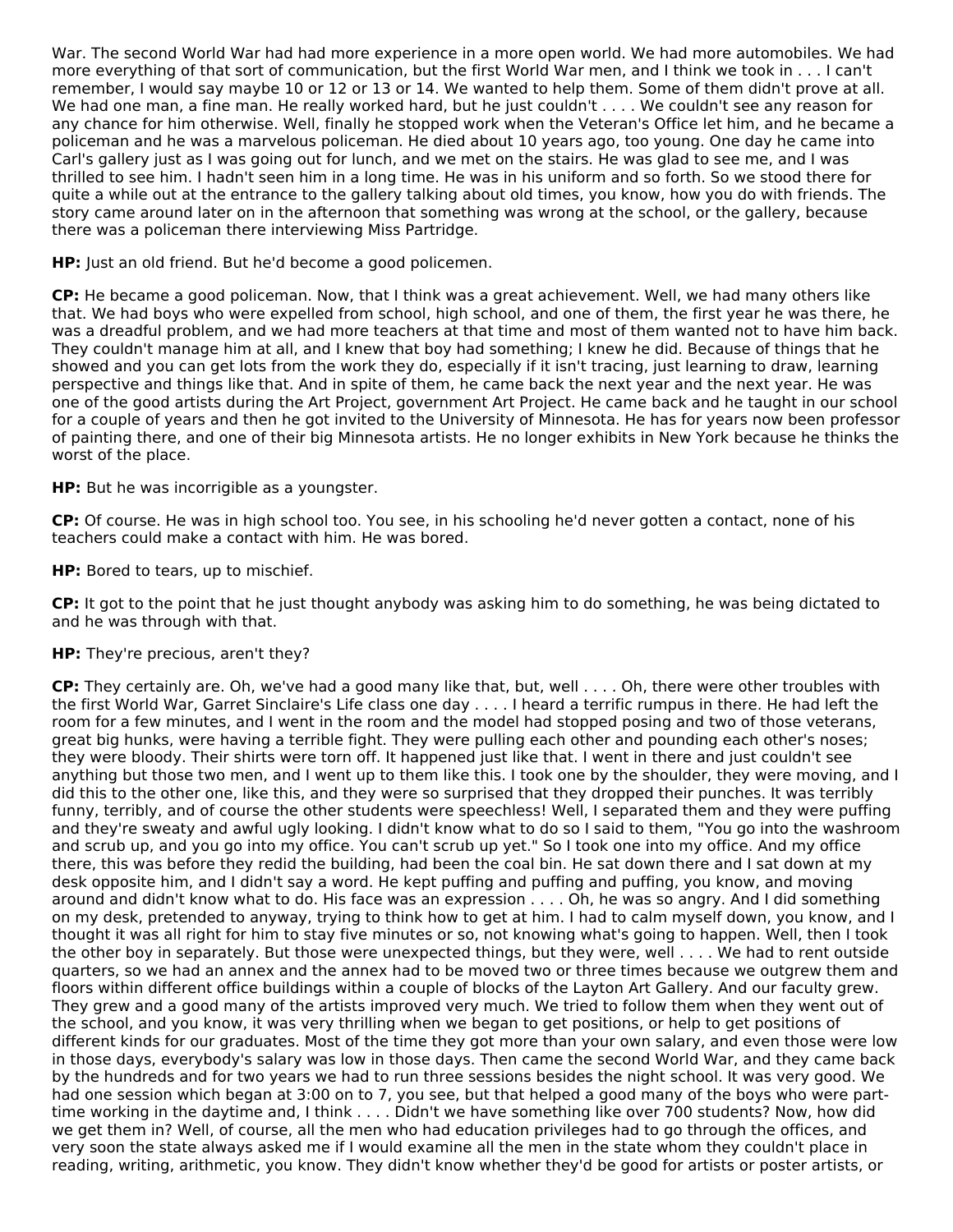singers, or actors, or what, so they sent all those misfits to me. I said, "I haven't any of the theories of testing. I've studied several of them, but for the art field, I've had to work out a combination and some plus because . . ." I was talking to the man in charge, ". . . in the art field, all the art, I think, all the tests, give you certain mechanical things, but they do not give you anything that suggests their creative, their curiosity powers." So I began, and I think I always took one at a time and I gave them as much time as I needed because it took a long time. Sometimes I spent an hour and a half with a man, if he was a puzzle. And sometimes, if he was a Milwaukee man, or a Wisconsin man, and I got something about his family and so forth and I didn't think this school was for him, I thought it was a different kind of an art school, I would send in my reports that way. And we took quite a number of them, a great many of them. I think we had over a hundred of them. Then, after about three years, I got a word from the office that I should be paid for this and please send him my bill. I never had any bill. I never kept that kind of account and I never did, so I said, "That's my war contribution." I didn't think I had any right to take it because I was not a certified examiner. We had very few . . . . I can only remember two or three that we had to do something else about. It was a mistake coming. Some of them are pretty good people now.

**HP:** Some of your misfits have turned into finding the niche somewhere which is congenial to them and this is your own experience, you know, your hour and a half of probing, or whatever it was.

**CP:** They could smoke, they could put their feet up on the table, desk, if they wanted to, I mean, I tried to get them just to be at ease.

**HP:** But this is related to the need for the psychology exposure, you know.

**CP:** We discontinued that. I think we stopped the psychology in about three years and then we substituted Appreciation of Literature instead.

# **HP:** Why?

**CP:** Because I thought, and I always think that when a student is studying art, any of the arts, music or drama or whatever it is, that they are too narrow-minded. I think they ought to know what creative people are doing in all the arts, and it was contemporary literature and Miss Frink did that for years until we resigned. She was a marvelous teacher, and, you know, it's wonderful. Every once in a while when you're downtown, or the theater and places, you come across an old student, and they'll speak about how much they got from that Appreciation of Literature.

**HP:** Makes sense; its related to your Downer College.

**CP:** It's the same thing, yes.

**HP:** The reading club that grew up, even if that was related to Oriental art, it was an exposure to an experience which broadened them in their thinking. It makes sense.

**CP:** And, of course, you can't read Whitman, you can't read Salinger, you can't read a great many people without getting a certain civic sense of things, political things, sense of things, too.

**HP:** Or even deeply philosophical things, and, you know, self-awareness, a sense of relevance to the passing scene, or at least some means whereby one cannot fence it in because it's elusive, that's what you found that you could never become a master, you know. You always had to go back and start at the beginning again.

**CP:** And I wanted appreciation of music too.

## **HP:** Oh, did you?

**CP:** And we were never able to pay for that, but I had a friend who was a commander in the Navy, retired. He's in business here, a musician, a real musician. He was interested in all the music organizations here and so forth and a very generous and a fine person, and we were talking. We were sitting with a group of people one night and I was telling about some of these things. He said, "You know what I'll do? I'd be ever so glad, if you want me to, to come in once a week, with some records and just talk informally, if I can smoke while I'm doing it." We had a piano teacher who was a very close friend, and she did that for a while, but we never could organize it. We never got . . . . There were so many things we couldn't do, but there were still things we wanted to do, you know. When I went around, thanks to Ned Bruce getting me that fellowship for a year, or whatever you call it, assignment, whatever it was, the Carnegie paid for it, I could go to any town or any part, any place. I had all the addresses of the post offices and the colleges for the murals and so forth, and for many other things from the Federal Arts and WPA, and I don't want to talk about that. But . . . . and so it was thrilling to see what was happening around the country. Went up to this little town on the farthest corner of Minnesota, the town that always has the lowest temperature, what is the name of it?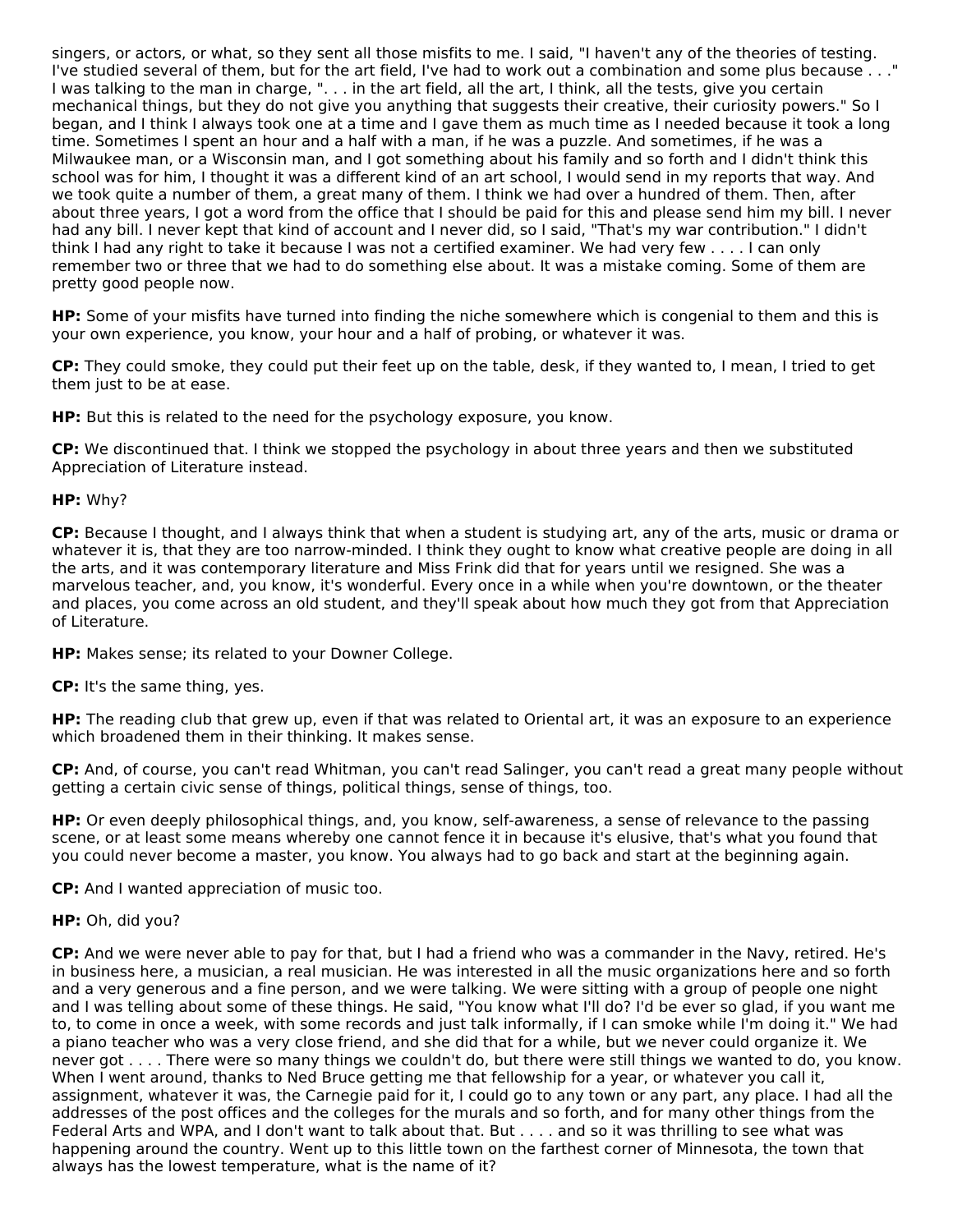# **HP:** Fargo.

**CP:** No, no, oh, oh, well, it may come back to me. Little bit of a place -- cold, one little street and a tiny little post office. I went in to see the mural, and it was a mural with cows and country and so forth. Big thing, and oh, almost as long as that wall there, but higher, and the postmaster -- he was a darling old fisherman and postmaster, great big, greasy, you know that kind that's wonderful. And he was so proud of that post office and he was so proud of that mural. He said, "You know, that is the art center for our town. It's fun. You ought to come around and hear them talk about it. And they know how cows should be, and they know the colors of the cows, and they don't always agree, and they wonder why that's done and so forth." The water that was there and the trees and the houses and the barns in it and so forth. Well, it wasn't a great mural, but in that area it was something that was brand new and something that, even if they didn't understand it, they began to realize they didn't always have to understand everything in color, and I thought that was a bag step. When you want to understand, you use words, read, but when you look at a visual thing, you're not so tied down. There is the ascetic feeling, it's the fun feeling you get. Later the other thing will come.

**HP:** Yes, if you bring fixed ideas to a visual image . . . .

**CP:** It's deadening.

**HP:** It ceases to be a visual image.

**CP:** It's only . . . . The prejudiced person is the ignorant person.

# **HP:** Deplorable.

**CP:** And some little town on the coast in Southern California -- they had a mural in their post office, and the day I was there, the flies were terrific, everywhere. It was hot, so hot, uncomfortable. The sun was blazing. The post office was not in the center of stores, a little way from it, and the expanse of sand around it. And the postmaster was proud to have somebody come from the East to see it, and he said, "It's the greatest think that ever happened to us here but, you know, we're beginning to get worried." I said, "What about?" He said, "The flies; the flies are specking it up. What can you do for it?" Well, I had forgotten what some practical things I gave, but I said, "I'll try to find out how to protect that thing, an inexpensive way, if I can." So that's something I had to do for them, you know.

**HP:** Sure, for his concern.

**CP:** He was concerned and the people were concerned because they loved it. There was a much better quality than this one up north, in the wood forest back here in Milwaukee. I'm wandering around, back here in Milwaukee, it was Christmas time, and one man, he was a foreigner, he'd come from, I think, as I remember, it was from Copenhagen. He'd lived in this country for years. He was an illustrator of lithography, in the lithography business, but he did the art work for it, over there. Came back here and finally he got in the position of doing the same thing in this country. He was an old world gentleman with a goatee, and proper dress, and so forth, always. When I got hold of him first, I'd heard about him and he came in to see me. He was the most courteous gentleman, but his trousers were fringed and his coat was shabby and so forth. It was clean. Evidently his wife sponged him up or he did it himself, but he was very, very down in the dumps. His wife was ill; he had no work. Well, I got that blessed man a bit of work and, of course, by Christmas time -- why, we were pretty well acquainted. My office -- well, it was sort of home. We were sort of friends. We were friends. And I was there the day before Christmas, everybody else had gone home and I was trying to finish up some government work. About 4:00 o'clock, a knock at my door. In he came, and he walked in and his hands were behind him. I knew he had something behind him, but I didn't think anything about it. He came in to wish greetings from his wife, from him and his wife, and their thanks for everything and for the fact that they really were going to have a Christmas with affluence. And then he laughed, that was his joke. He talked about his work and some of the things that he did there. And he was learning more and so forth and this country was a great country, and he was so grateful for it. He had a little flag- he always wore a little American flag in his buttonhole. He was very proud of what this country had done for him, and he had forgotten those months of starvation. He really had. And then he got to the door and one hand came around, and he opened the door and, as he slid out the doorway, the other hand came around with a long box like this, and he said, "I want to tell you, Miss Partridge, that my wife and I are celebrating Christmas in the most heavenly way that we know. It gives us the greatest joy," and he left that box and he went out the door. And they were a dozen American Beauty roses in it for me.

**HP:** I'll be darned. Well, you know, it's a form of appreciative attitude, and it was deep, too.

**CP:** Yes, it was so deep I sat there and cried.

**HP:** Life is filled with joys as well as sorrows. It's just the combination of the two in a way.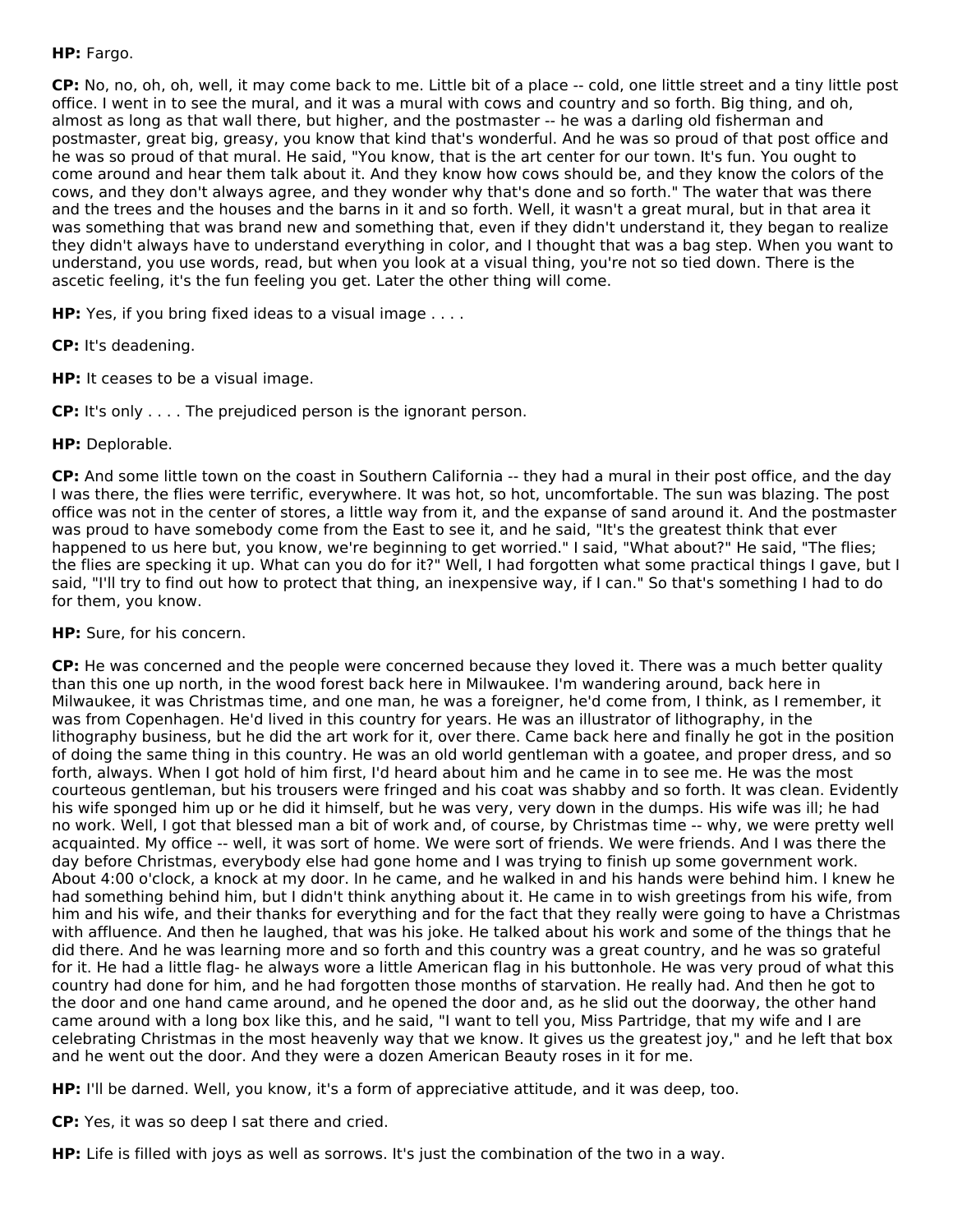**CP:** Yes, but to think of that, how deeply they felt about it, that was their Christmas celebration.

**HP:** Yes, that's what I meant.

**CP:** And the joy that they got from it. Now, it wasn't me, I represented the country, you see. I represented the government.

**HP:** What effect did the 1929 have on the school, any at all?

**CP:** Gee, 1929, that was when everything went apart. Oh, we had a hard time, everybody did. Everybody did, and I guess I won't go into that. Well, everybody wanted to help everybody else.

**HP:** You suddenly found yourself in the same boat. Everyone grabbed an oar.

**CP:** And there was a great deal of satisfaction, of course, but I think there also was a great deal of- if I have something you share it, we share it together; and there wasn't any question of, as far as I know, in our experience, there wasn't any question of big I and little you, we're just all alike, and we were.

**HP:** Sure we were.

**CP:** Those were very difficult years. I think we learned an awful lot during those times, and we got out of them.

**HP:** Oh sure. How did the CCC problem come along?

**CP:** Oh, I'm vague about that because that was so sudden, and it was so, as far as my experience with it, and was so absolutely informal from beginning to end. We recommended lots of those boys. They came back and, well, the man that is now director of the Layten School of Art was a CCC boy. He doesn't want to talk about that though, and we have several who were in the Forestry Department and other departments in Washington, doing art work, who were CCC boys. We have several on the newspapers here and in teaching fields -- who were CCC boys.

**HP:** Well, this was a desperation move to fill a need at that time. There wasn't much in the way of a program design. That had to grow as topsy did, you know, and so that I suspect that you got involved from an aesthetic point of view and the fact that you had been familiar with, or knew how to handle youngsters.

**CP:** Well, you know, I don't.

**HP:** Well, the illusion was created that you . . . .

**HP:** I don't. I'm scared to death of an elementary student, of elementary schools or a kindergarten child.

**HP:** Are you really?

**CP:** Yes.

**HP:** I'll be darned.

**CP:** Although we have a few little . . . neighbors across the road, and they have a youngster who's about, now he's about -- well, he's in third grade. But, since he was about 4, he comes over here to visit. He comes over with a flower or something and a birthday card or May Day card, Christmas card, Easter card, that he's made. He and his sister, who is two years older, used to come but she now is too adult. She doesn't come very often, although she was here a couple of weeks ago. But he comes over now by himself, and one day the two of them came -- about two years ago -- and their mother didn't know. She's very particular. She didn't know they had come over here, but they hadn't come back for lunch, been gone for two hours, so she came over and said, "By chance are the children here?" Well, they were, so of course, they're very well brought up little kids, so they went right home. They said, "Thank you" and went right home. The mother said, "What in the world did you stay over there for so long for? You know you shouldn't have done it." The mother told us afterwards, and the little girl said, "Well, you know, mother, the conversation was so interesting, we just couldn't leave."

**HP:** Wonderful.

**CP:** Now, that's the most wonderful compliment that we've ever received. Just wonderful.

**HP:** Marvelous.

**CP:** And the little boy said, "Yes" and they wanted to talk all about it. What were we talking about? Well, we happened to have right out there, outside that window, a robin nest and we watched the thing until the birds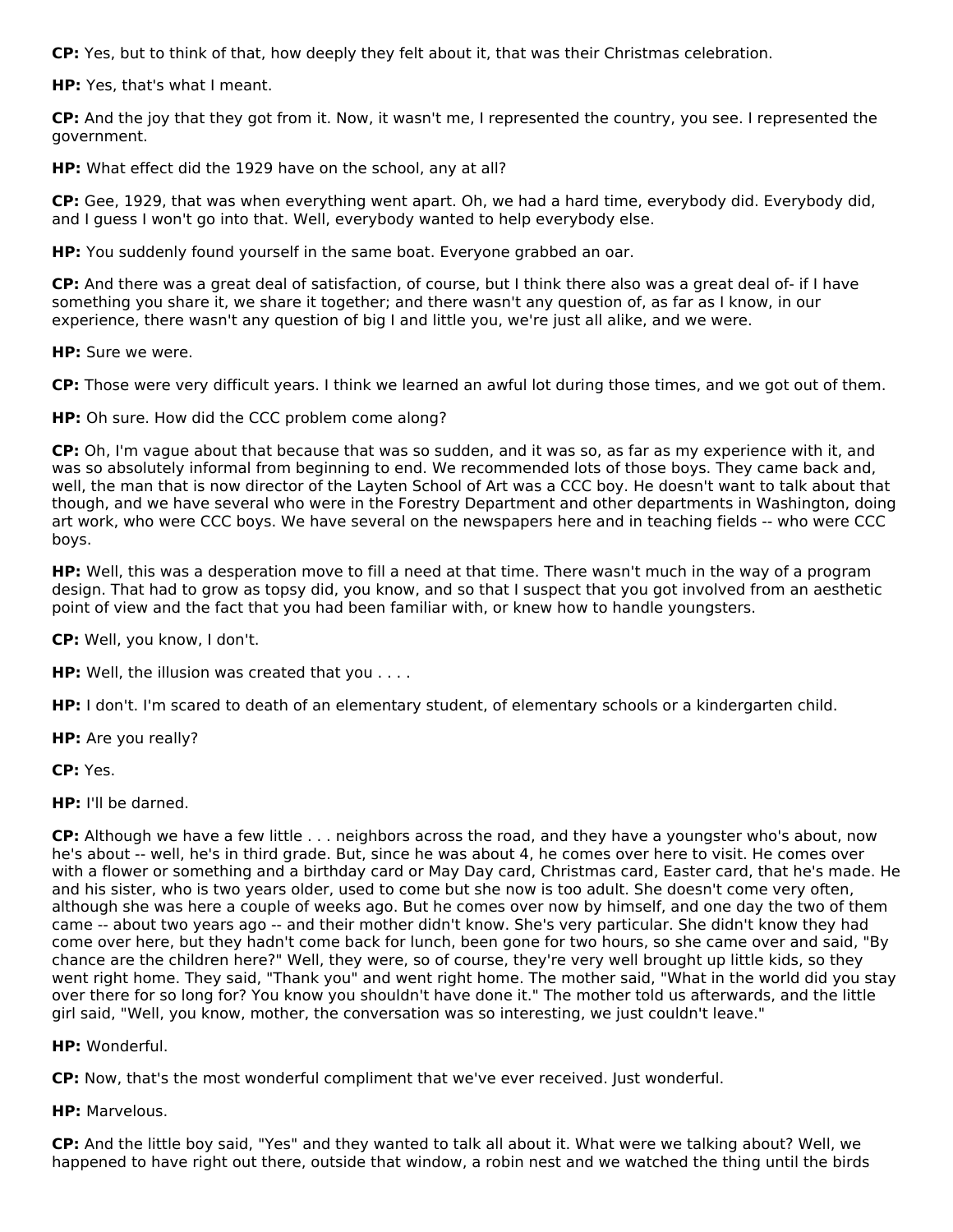came out. We watched them until they flew away, and they had seen them right in the beginning, but they didn't see them later and then they wanted to know about them. Questions came up of the bird's nest, how did they make them, so we had a good lot of fun about that bird's nest.

**HP:** Research job.

**CP:** Yes, but you see we talk with them. I say "we." Marion Frink lives with me, and she's really a brilliant person, she really is. I'm just a . . . . I to do my things by intuition, I haven't brains enough for anything else, but she has. And so very often we're both here when they come over, and sometimes we're not. There's a youngster over here who used to come over. Now he's in high school and he doesn't so much. He used to come over to talk, but he always wanted to talk about the books he was reading, very precocious, or the music he was interested in, and he'd go over to the piano and play and play and play. But I gave the piano away because we don't play, either one of us. We don't have time and so I gave it downtown, somebody else. So I'm trying to get rid of things.

**HP:** Well, you told me earlier, but it was off the tape, how the assignment came to you on the WPA, that early telephone call.

**CP:** Oh, that was about 6 o'clock in the morning. I was wakened up and called to the 'phone by somebody in Washington and to this day I don't know who it was. They said that the government was starting up some work for the artists, which was wonderful news, and they wanted to know if I'd be interested in helping. And I said, "Why of course I would." Without thinking, you know. I hadn't been up too long to be thinking very much. "All right. As of today, get some of the artists who are out of work and having trouble and so forth, and give them some assignments to paint or draw." "Well," I said, "What are these for?" "Well, they're to go to schools or public places." I said, "To do you know what places they go?" "Oh no, you can find those out later. They begin and they get the salary per month and you engage them and help them and so forth and furnish them with the materials if they need them, as they need them." I asked quite a good many questions and I got very vague answers: "We'll let you know eventually, soon, and, well, you can promise them." And that bothered me because I didn't want to promise anybody that they'd get the pay because I couldn't pay them that money. It was the government, and I wanted to know just how far I had the authority and how I could make them realize that I had that authority representing the government. Me representing the government was quite something. And so, well, they said, "You can manage somehow or other and, if you can help them temporarily, why that's fine." I've forgotten the rest of it. Did I tell you anything more about it? I don't remember. Anyway, I went to work that day, and I began to get people -- oh, they gave me a number of people to do it, I've forgotten how many. I think it was . . . Oh, maybe a hundred. I've forgotten how far our limit was to start with, but we could to do more than that, really. But to get a hundred in one day's work, and I was going to be busy teaching that day, too. We got started.

**HP:** Well, did any Easel Project unfold?

**CP:** Did what?

**HP:** Did you have an Easel Project?

**CP:** Yes. I called them painting projects because some of them don't use easels. They use the floor, or they use anything, you know, a table. Some of them, some of the unmarried, didn't have room enough for an easel. They used the table on which they ate and everything else. Watercolors, painting, any medium that they were accustomed to. I wanted everybody to to do something that they had been doing in their own fields because they had to get acquainted from where they were doing the things they felt they had some power.

# **HP:** Sure.

**CP:** Rendering . . . . All right, anything. Only, with each one, we made an appointment each week for them to come in the next time. I saw them, some of them, every week, sometimes the time lapsed a little more as they needed less coming in, as their courage began and their active interest and their growth, and they got away from the feeling of the need of complete starvation. They were freer, so they didn't need me any more. Oh, I kept in contact with them right through . . . . But sometimes we didn't talk about their paintings at all. It was something else. We had our little art gallery, and we changed that a number of times. We had the little programs there, and our last art gallery was very charming. At that time, when we had to take, we then had to take some people who really couldn't paint, you know. They were more craftsmen. I didn't like taking them in, but, after all, as individuals, and we were told to to do it, why we did. But they constructed the gallery, you see. We made changing walls, and so that we could adjust to the different manuals and, if they could design them, work out the proportions, fine. That was, I felt, that they had some right, you see, aside from their mechanical thing. They could saw and hammer and figure up the amount of lumber or the amount of wall boards and so forth that was needed, the amount of paint, and that had to be done at the most minimum cost. Well, that was all right, too. I don't know, when you're facing a thing, you know, somehow things develop.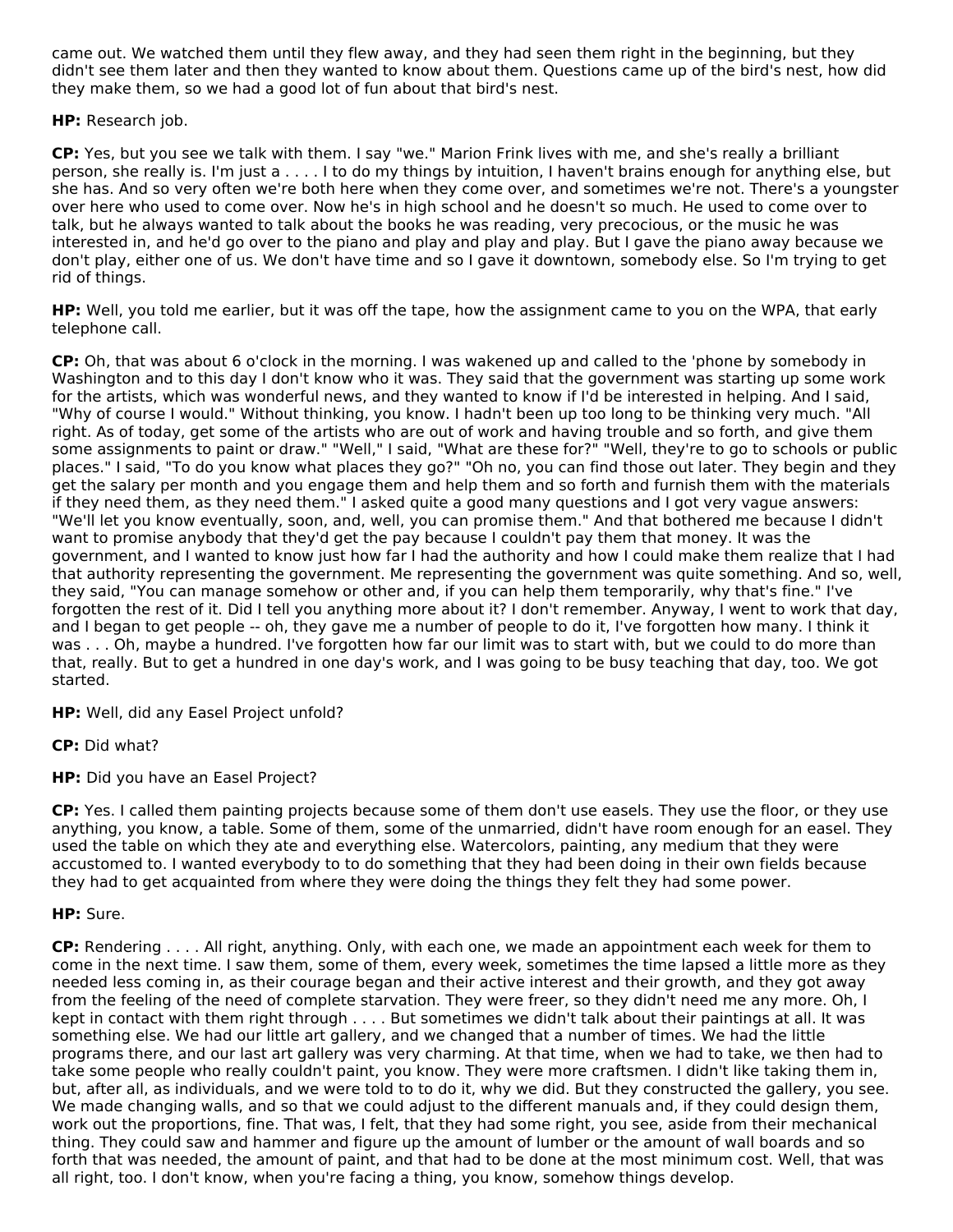**HP:** Well, here's where your intuition comes into play, sometimes when you face what appears to be monumental, you tug on your ear and suddenly you're through it, you know. In a mysterious way. Well, was this centered in Milwaukee, or did it go on throughout the state?

**CP:** For the Treasury Art it was the State. For the Federal Art, it began with the state, but towards the end it was just Milwaukee county and the environment. We had one boy, very talented. He appeared at school a long time ago one day, thin, like a shadow. He looked as though he'd never eaten, but he came from up in the state. He had . . . . His father had worked on the railroad and there were six children and they were fed at home, but he wanted to be a painter, an artist. He wanted to to do murals and he wanted to paint. He showed me some of his work that he'd done. He hadn't shown it to his family or anything. His family didn't understand at all, you know, but they let him come down here. He was so eager. He was so intelligent and he was a graduate of a high school. He was so intelligent. He was so sensitive and, as he talked, his view of things, he was just full of- absorbed with color and light and movement and drawing and painting and reading poetry, you know. Then he said, "Well, Miss Partridge, I have just two dollars and 50 cents to begin my study of art." I said, "Where are you staying tonight?" I've forgotten the details of what he said, but I think probably he'd been sleeping in the park or something. Well, we have some good friends, and I said, "Well, we'll talk about that. Can you take care of yourself for a couple of nights on that \$2.50? That's quite a lot, maybe." It was then. "I certainly can," said he. So, well, to make a long story short, we had a wonderful friend with some grown children who had a lovely old house. They weren't rich, but they were people, they were educated people to whom a symphony concert and books were much more important than anything else. She was not very well, and so she said, "Let me take this boy. I'll give him his room and his meals. I'll see that he's kept warm. I'll help him with his clothes. That will help me very much. There'll be certain chores that he'll have to to do, but it won't interfere with his art work. He'll have plenty of time to to do his art work." He stayed there while he was in school.

# **HP:** Wonderful.

**CP:** And so Zona Gale was from his hometown and she heard about him.

# **HP:** That's the novelist.

**CP:** Yes. She . . . . We got her interested in him and, between Zona Gale and the school, we financed his education and his clothes, and we saw that he had plenty of books to read, and so forth. We saw that he got to a concert once in a while, and that boy, one of the girls in the school, a talented girl, they were just kids. They had no business to get married, but they did just as soon as they graduated there. They were classmates. We went to their wedding, of course, and they had a child, a son, and Forrest came in and said, "Oh, we've got . . . our boy came." I said, "Wonderful, what's his name?" He said, "You know, we wanted . . ." -- Forrest was his last name -- ". . . to get a name that would not be funny with Forrest." He never liked that name. And I said, "What is it?" He said, "It's Timothy," I said, "Wonderful." Well they had another son; and then he was never well, He was treated. He had a doctor's bill. Oh, he had a doctor friend who really took care of him physically. But we used our friends, believe me! We had lots of doctor friends. We had dentist friends and so forth. Well, anyway, he had cancer, and he was in the hospital -- no, I don't mean cancer, tuberculosis. He was in Merrydale, oh, for about 2 years, I think. Well, in the meantime, he began to sell some things, so he was beginning to support himself, and Life came out with two full pages of his art work in color. That came the day before he died. I took it up to the hospital to see him and he saw it.

## **HP:** Gee, this is the race that arrived, this...you know?

**CP:** Now, he was on the project, on the WPA, you see. That was a very big spread for him, and all the other artists here were just thrilled about it. Another one on the project was Richard Janson, and, if I remember, his were in Fortune magazine. Forrest, one of his colors was a full page of his mural that was done out at Walatosa, and Richard Janson did some art work while he was in the service. He was a graduate of the school by that time and he was assigned to that phase of the work. And he was stationed in the East in Massachusetts for a long time and then got abroad and did it in the European area. He's now, for years, has been with the department, what department in Washington? It was Bookmeyer that was with the forest . . . . He was a big man in the forest department but he died just about a year ago. Janson is still living, and he still does this illustration work, very beautiful work, too. Now those are results.

## **HP:** Youngsters who came on the Project.

**CP:** Incidentally they were from Layten before that, but we had lots of others. Gale, who's now a professor at the University of Wisconsin, in Madison, was an old man, too, and very likable, Italian, and Seser, who just died. They're having a memorial exhibition of his work at the art center. It closed yesterday, last Sunday. A marvelous person, painting . . . . He did painting on the Project and also some lithography, but it was mostly painting, and it was always the painting of the underdog. He always got the suffering of the little man and even in his things that were landscapes, it was the wear and tear of ages that showed in the tree trunk, or the rocks, or the ground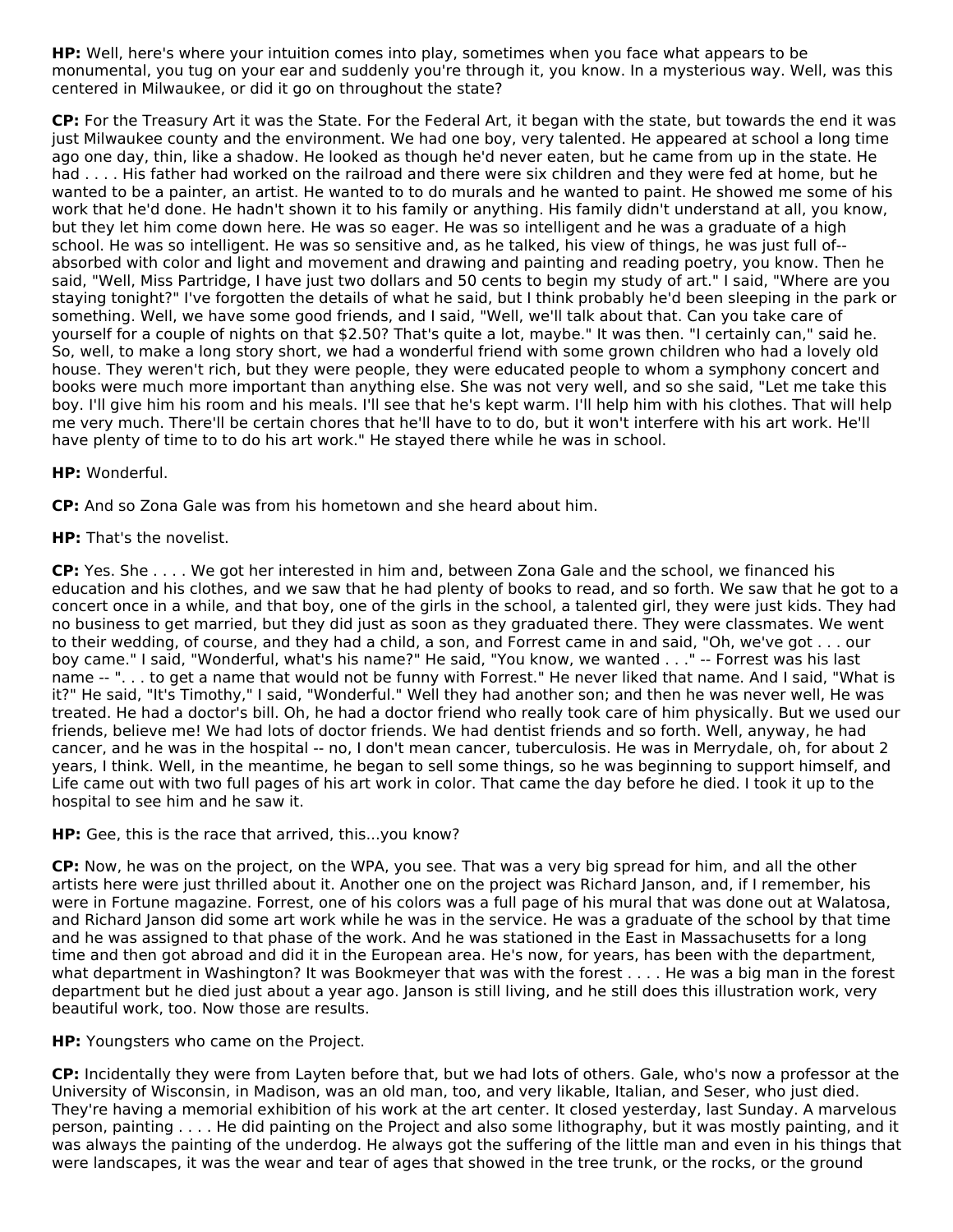formation. He always had that feeling through everything he did. A little man, vital, just a darling, a Jewish boy. He was a professor at Madison when he died, and he was, of all the art departments and the art education department at the University of Wisconsin, he was the most loved and the most popular and the one that all the graduates remembered forever, his influence as a human being and as an artist. A marvelous draftsman.

**HP:** He kept his skills alive on the Project?

**CP:** What?

**HP:** Was the Project useful in keeping his skills alive?

**CP:** Oh yes, oh my!

**HP:** But for the Project, yes.

**CP:** He was a graduate of what was the State Teacher's College which is now the University of Wisconsin, in Milwaukee, UWM. But I knew them while they were still high school boys. You know, even in the high school in those days, the high school boys that were interested in art would just come around, you know. I wonder if I dare tell you another thing. You know, when the boys, the high school boys and the young college boys, became interested in John Reed?

# **HP:** Oh, sure.

**CP:** Up at State Teachers there was quite a colony of them. They hadn't come into the Layten School of Art, but, after awhile, their main clubroom was right across the street from the gallery. And they would then bring their lunch over on the gallery steps, when our students were on the gallery steps. Well, I didn't want to have that happen in our school, and I didn't want it to have happened anyway. They were too young to get started that way. Then they began to get the interest of some of our students -- invite them over for a spread, or something like that, just across the street. "Bring your lunch over and we'll eat together," and then they asked if they could have an exhibition at the Layten Art Gallery. I thought, "What in the world!" By that time we had . . . one of the rules at the Layten Art Gallery which was an exhibition of Wisconsin art, current art, to give the local artists a chance to be shown. Couldn't be shown any other place then. Oh, we were awful old-fashioned then. And so I went over to look at their work. I didn't make any criticisms of it over there, but I wanted to see what they were going to have. I knew what they were going to have, but I wanted to see how terrible it was going to be. So I thought, "All right, I think if I let them have an exhibition for a week in a public gallery, our students will be so shocked by the awful things that they're painting that they won't have anything more to to do with them." And I spoke to one of our trustees about it, and I spoke to Marian Frink about it, one of our artists. They were all against it. So days went by and it bothered me, and I thought, "I'm gonna to do it, I don't care. Because it's really for the artists. I'll give them one week, they can hang it as they want to." I usually hung the things because hanging a show is a design business. I let them hang it in this one little gallery. The gallery was only 30 feet long and 15 feet wide, with a big door at one end where they couldn't hang anything. And they hung it and I didn't say anything to anybody about it. The students went up to see it, the faculty went up to see it and everything. And the reaction was so violent. Our students were afraid, our students and some other students who worked in the John Reed Club -- groups from all around town came to see it, because they read all . . . . I didn't advertise it in the paper. Everybody came in and they were so disturbed and they said, "If I have to paint like that, it's not for me."

## **HP:** Marvelous. Your intuition paid off!

**CP:** It was just marvelous! But I tell you what happened. One person who I knew was leaving a million dollars to the school, canceled her bequest, gave it to Milwaukee Downer College instead. I didn't publish that fact, but it seemed to me that it was really worth a million dollars.

**HP:** Well, the way in which you have told it, it's obvious that it was.

**CP:** It really was that way.

**HP:** It's like a cleansing process.

**CP:** And it needed . . . . Of course it didn't to do that to all the young people, but it did to a great many of them. It was really . . . . Anyway, our boys stopped going across and our girls stopped going across the street to that place.

**HP:** Yes, it gave them pause.

**CP:** It reached in a language that was very close to their hearts. And I never said a word against it, except to the trustees afterwards when some of them criticized me about them. And I told them why I did it and I told them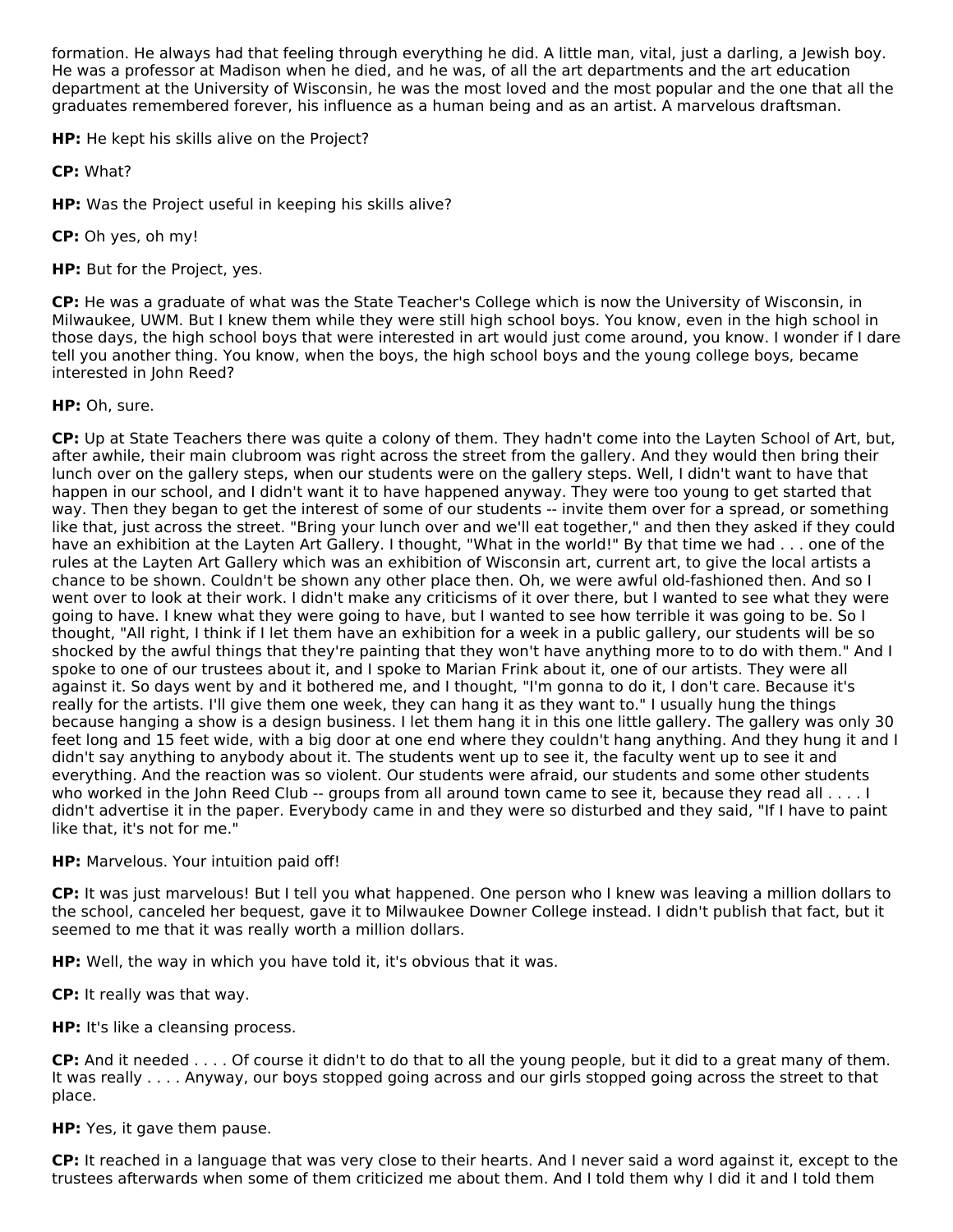the results as I had found them. But I was mum to everybody else.

**HP:** That's good though. I mean you have, you know, you have to make that . . . . You see something alive that's going on, you have to make a judgment about it and, while all the advice you could get was against doing it, and very sound advice, nonetheless . . . .

**CP:** And I think sometimes, rarely, but sometimes, it's necessary to meet fire with fire and have the courage, or hope anyway, that it'll work.

**HP:** Well, in this sense it was allowing the fire run its course to put itself out, in a way.

**CP:** Yeah, it was.

**HP:** Besides, think of the consequence if you had denied them access and they had publicized this fact and it'd become a virus in your own school about saying, "Well, you know, it's not a real free place." They could never point that finger at you. Without a word, you said you can hang your own show. So that you weren't critical, but the students who saw it could arrive at their own conclusion as to whether this was their cup of tea or not. That's shrewd, that's shrewd. Well, your board of trustees understood this, didn't they?

**CP:** Yes. I think several of them never did quite understand it, but that board of trustees I selected myself and invited them, so I knew them, and they were marvelous men. They were men who were really interested in what I thought were real . . . . They were interested in all the arts as a part of living, and they were interested in welfare work. I mean, what was happening to our people was important to them.

**HP:** Well, you couldn't go wrong on a gamble on that, not really.

**CP:** Well, that was an awful gamble. I didn't realize until after what a gamble it was.

**HP:** Well, I suppose fundamentally you have to like your own kind. You have to understand your own kind and you have to be willing to take risk for risk and depend that their intuition will pull them through, even if it, you know, it's like throwing a break on a development. It's worth it, because you're dealing with human beings, not with labels on bottles. You're dealing with contents; it becomes important in those terms. Well, how much direction did you receive from Washington?

**CP:** Well, when it became the WPA there was an awful lot of direction and that took so much time to take care of. I was afraid I'd make mistakes because that's the kind of thing I don't to do very well, one of the many. That took so much time away from the things I was interested in and felt were important and so . . . Then they wanted me to take . . . they said I had to take a salary. Now I wasn't . . . . I still am not rich by any manner or means, but I didn't feel that was right. I don't know. Maybe I was Puritanical about it, but I had been getting it because there's little you can to do for your country, you know, that's specific like that. And I had been learning so much. And I didn't like to to do that, and that was just one of the reasons. And so Margaret Clark was here then. She'd been living in Michigan and head of the art gallery there in the public schools and was much more of . . . . Well, she'd been a private secretary to earn her way through art school. She had that kind of training. I never had that kind of training and I knew she could take on that much better than I could. And so they took her on recommendation, and she was with it until they closed.

**HP:** Holgar Cahill wasn't one to issue a lot of directives, was he?

**CP:** No. And, you see, I was down there those 3 days when they were talking things over and I knew . . . . I was there and knew how . . . Nobody- of course I was kept still because I was so vague- but Eddie and Jack Baker was much more methodical and more business-like. Of course, he's a specialist in business, whatever you call it, but he was that other kind of mind. I think it was important to have that other kind of mind in there, and Hopkins - he wasn't there very much, just once or twice, but he knew we were working hard.

**HP:** You were allowed discretion to exercise in Wisconsin, weren't you?

**CP:** Yes, we were. It was . . . . I think the conception of it was very marvelous. I don't think . . . . Maybe a hundred years from now I think people will realize that was a very marvelous kind of an organization, and . . . .

**HP:** Well, you could tailor-make your program to fit what you knew existed which Washington could not to do in its wildest dreams.

**CP:** And neither could the government business know what was going on either.

**HP:** But their purposes were different, the state organizations. Certainly very different from the Federal project number 1 as it was centered and designed in Washington. It's a lot different from any of the local political set-up. In a lot of ways it just turned it inside out, but that early period did give you discretion where you could deal with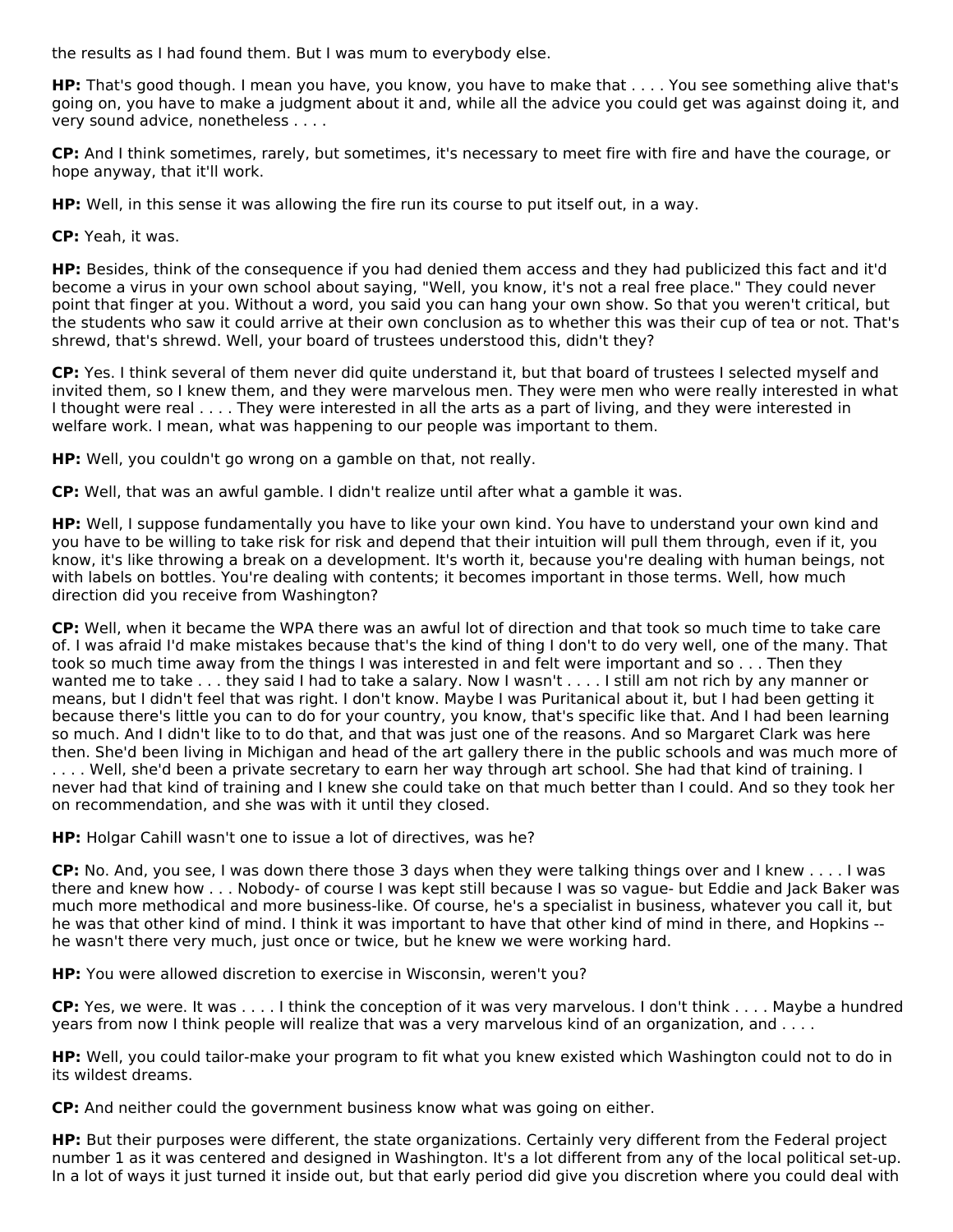human beings that presented problems and where they had some measure of talent that could be utilized in some way.

**CP:** Yes, it was difficult to find the places for things, but they were found. Of course, you make mistakes that way, but I think you have to make mistakes to grow. I think it's bad to make the same mistake twice, but I think it's educational to make it sometimes.

**HP:** I think it's important to make it.

**CP:** I to do too. You can't . . . .

**HP:** You don't have all the answers in a fluid complex situation, and you're bound sooner or later to stub your toe, but to discover that one has tubbed one's toe and to know there's a boulder in the path that one ought to avoid next time. Then too, the situation may change, so stubbing your toe on that boulder is no longer an error. I mean, there's that fluidity, but any administrator would tack because he knows there isn't an answer really because you change all the variables with every day. But, you know, there are other various facets to the program. How did . . . . You seemed to have been jack-of-all-trades in the sense that you were involved in all kinds of things.

**CP:** No, really, I'd just been involved, at least as I figured it, I'd just been involved in the interest, in the importance of growth.

**HP:** Yes, that's Downer college all the way, that far back.

**CP:** Growth: physically, mentally, spiritually, emotionally, every way; civically . . . . I think we belong as citizens, and I think that's very important too, and some of those things you have to get at very indirectly, politically too, but politically . . . . I used to think that was a bad word. I thank God we have two parties and so that means politics too. But now socially with the students, our students -- when I say students I don't always mean Layten, that's just a part of it. I don't talk politics. If chance comes, I give some of my opinions because I think, when you're in a kind of public position that isn't politics, or business, I think you get a little bit more attention if you don't label it Democrat or Republican. I began as a citizen, I began my work with a single tax.

**HP:** Henry George?

**CP:** Yes!

**HP:** Did you really?

**CP:** Yes!

**HP:** Good for you!

**CP:** I was a student. And of course Women Suffrage.

**HP:** What else?

**CP:** It was natural.

**HP:** Just as natural as breathing.

**CP:** I was a student then, too, but to do you know what I did? I wanted to get to it so what I did is I sent 25 cents every week to Cause. Isn't that funny? But, you know, that gave me an awful sense of release that I could to do that.

**HP:** Certainly!

**CP:** And they took it.

**HP:** Certainly, I understand it. Part of a free liberating movement.

**CP:** I was brought up in a dyed-in-the-wool Republican environment.

**HP:** Well, it had strange consequences in the sense of Henry George. That's a book, The Single Tax."

**CP:** Then I was interested in socialism, and I thought Thomas was a marvelous man, very intelligent man, and I voted for him for President once.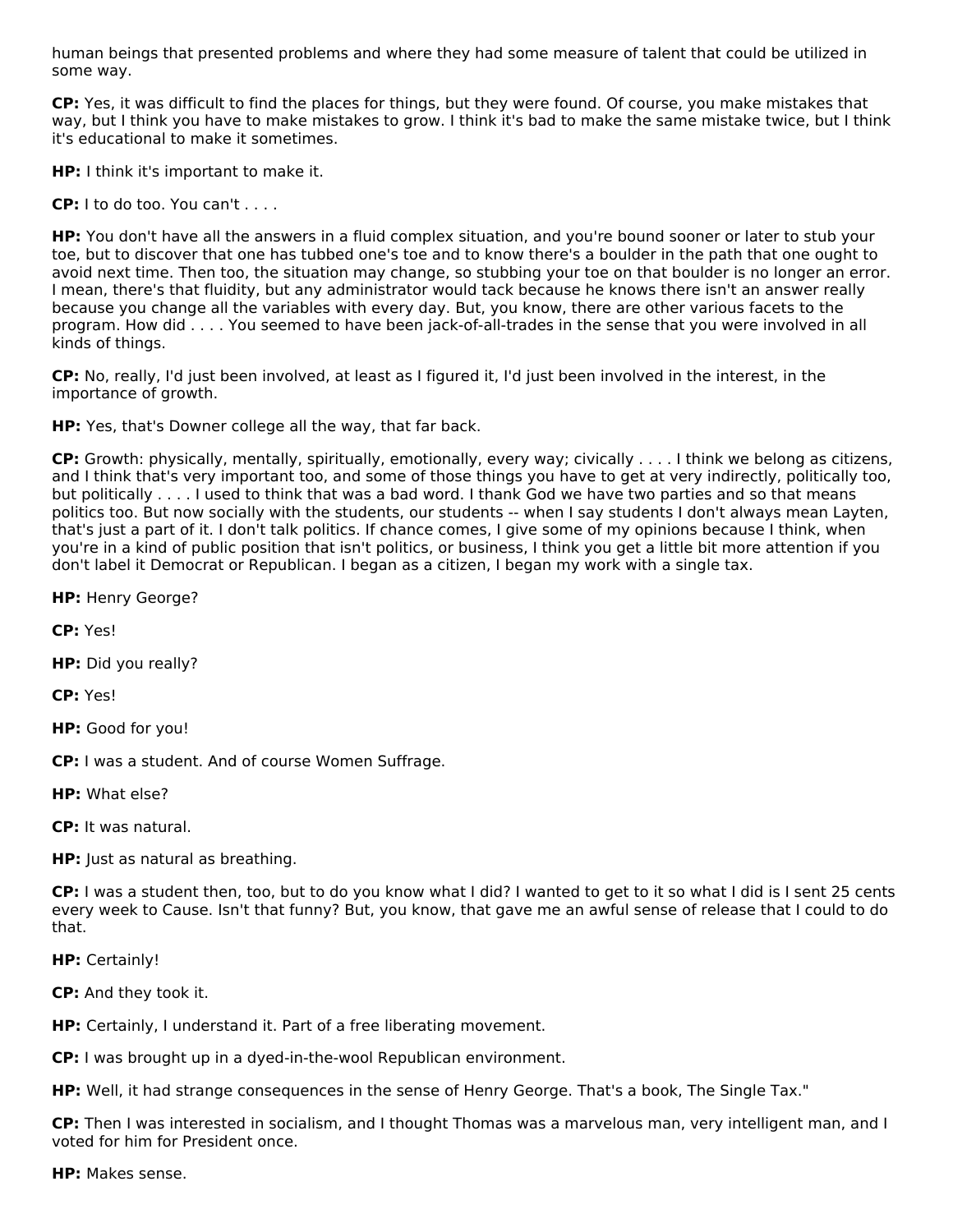**CP:** Well, it did to me. But I didn't approve of some of the runner-ups and the associations. I still think he's a very intelligent, fine person, but I won't vote for him anymore. Of course, I couldn't, but anyway, and I just can't remember that I ever voted Republican because I guess I wasn't old enough. I didn't vote when I was young and I still think . . . . I get very upset sometimes at some of the personalities in the Democratic Party, but I still think they're the best. I don't know whether you to do or not, but I to do.

**HP:** Well, you came to Wisconsin and landed in Milwaukee and Milwaukee had a long tradition with a socialist mayor and the whole state was first on the scene with the Wisconsin Idea, the LaFollette brothers, the use of the University of Wisconsin, that is, people who were astute in specific problems ought to be brought in on them whether it was public utility rates, or whatever it was. This made sense where you tap the brains that you have. There was no need to have them educated if you weren't going to put them to use on public problems. CP I heard Victor Burger -- I knew him slightly. I heard him speak several times. His two daughters had been close friends of Marian Frink's and mine for years and when Mrs. Burger -- you see, he died long ago -- Mrs. Burger lived many years afterwards and she lived down here in this old farm house. I bought this land from one of the daughters.

# **HP:** I'll be darned!

**CP:** And Mrs. Burger was the most marvelous . . . . The most marvelous, marvelous person I know of is Eleanor Roosevelt. Eleanor Roosevelt. And I was on a committee with her. I've seen her in the White House with a committee of five people and herself. I heard her talk. I've been with her at different times. When I went around the country and I heard what she'd done for the artists around, especially in the South, to me she was the greatest woman I've ever known. Meta Burger was a great woman too. She was a socialist. She got in bad with the Communists when she went to Russia, and she came back. She was misunderstood about some things. She saw something there that she liked, and she said so, and so she was dubbed a communist. Marian Frink started to write a biography of her and spent hours and hours for a couple of years. Mrs. Burger talked with her and wrote some things for her, and she has a great big . . . . She died before it was finished, and Marian hasn't done anything with it since.

**HP:** Oh, but that's a powerful tradition and it was indigenous here. It wasn't something that was imposed from without, and it grew and bubbled up from the quality of people who came and found their way to this place. And it isn't an alien thing. It's native in this sense, and it's a good tradition.

**CP:** I think it is too.

**HP:** You can't read . . . . Oh, what is it? What's the other book from the staid Boston, New Englander, Edward Bellamy, the book Looking Backward, or Equality which appeared just about the same time that Henry George appeared and not get exposed to ideas that were not necessarily Republican as opposed to Democrat, but something new. Well, you know, literature is creative too. Philosophy is the same.

**CP:** I had a great fear when I came to Milwaukee. I'd never known Germans 'til I came to Milwaukee.

**HP:** You had never known them?

**CP:** My young days were spent in Minnesota, and we had the Scandinavians there.

**HP:** Oh, yeah.

**CP:** And the Germans are not Scandinavians at all, and they're not English. I knew English people. I'd grown up with them, and I knew the Scandinavians, Norwegians and the Swedes, and they're quite different, one from the other, too.

**HP:** Indeed they are.

**CP:** And I'd never known the Germans, and I still don't care for them, although I have lots of German friends, individuals.

**HP:** That's another aspect of Wisconsin, I think, which makes for . . . that is the variety that you run into.

**CP:** Of course we have next to the biggest Polish population in the country.

**HP:** Now, yes, but aren't they more recent, let's say, than the Germans, Germans 1830, and the Scandinavians - - they gave rise to Thordis Viklen, my patron saint, but it certainly makes for excitement, and it must have been a marvelous thing to see the variety that came out of the art program where you had this mixture that suddenly found a kind of common ground. You put it earlier -- that you didn't think in the first person singular, but thought in a much larger "we," "us." Yeah. I'm surprised, although I shouldn't be, at warmth and the tenderness, the affection with which people who were part of the Federal Program speak of it in retrospect. I had one man tell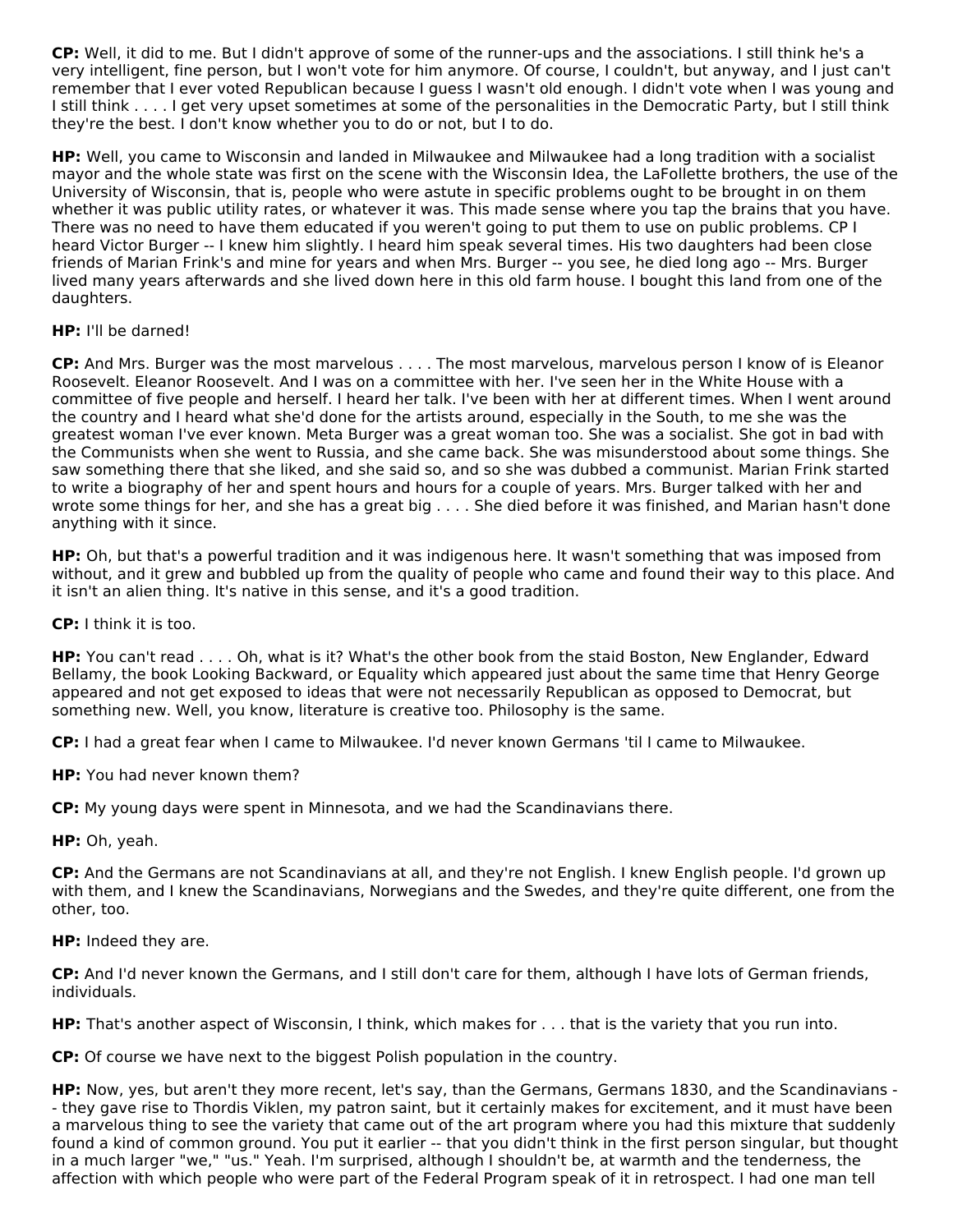me that it was the happiest time that he ever had as a painter. He had nickel for a glass of beer. He had the absence of pressure -- that is, he's been successful since.

**CP:** You know though, in some areas there was pressure, and it got worse. They had to produce a painting of such a size per month. I think they had some of that in New York, and New York is different from any of the other states.

**HP:** Well, New York is parochial. It is not the window of America for a long shot. That is, what happened in New York with its enormous artistic population . . . . Gosh, they formed committees for this and committees for that, and they were at war with the administrative part of the time. They were exerting all kinds of pressures and what, to get a gallery which they themselves run? A desperate idea!

**CP:** Some Wisconsin boys were in the New York project: Girolamo Piccoli, a sculptor, he's Italian. Did you hear his name?

## **HP:** Not his name, but I've seen him. He was in New York?

**CP:** Oh, the project there. He was one who I think was with it even when it closed. I think he was one of the supervisors eventually, but he had an awful hard time. Walter Flint was there too, and oh, we had quite a number. Victor Goug, I think he was too. At least, if I had my papers handy I could tell you, give you names. You'd learn a lot, but this way you don't . . . . Now those papers are jumbled all together, I think. I've lots of papers that have figures on them. I don't know what they are. I don't remember what they were, but the great big yellow sheets with the lines on them and lots of material on them, written, to do you want that?

**HP:** Well, I wouldn't, you know. You indicated that you thought the proper place for the material relevant to Wisconsin, was the Wisconsin State Historical Society. I told you that I agreed with that position but, from the point of view of the Federal Art Project which we have at the Archives of American Art, there are a lot of records that are in Washington. Now we find that there are different kinds of records that were kept by state directors and they are also illuminating. Some people saved them, others didn't, you know. The human squirrel is a vanishing race, I'm afraid, but you preserved these. Now, even if they are jumbled, there is something there which the Archives of American Art, I'm sure, would find both useful to fill in a gap in their own records and they-I'm sure- would be glad to look them over so as not to make you go through them. I don't want that because you're too busy, you live in the moment and I'm in favor of this too. So, if there's any way in which we could be helpful . . . . I think we can if you'd just ship that box of material that you have about this period to the Archives of American Art, they can go through it and where correspondence of one kind or another would be helpful for them to understand, to make their records more complete than they would be without this, they could put it on microfilm then send the whole thing back to you so you could to do as you originally intended, send it to the State Historical Society.

**CP:** I think that's the safest place for it. They're building a big addition onto the building now. It's going to increase in size.

**HP:** But you wouldn't feel comfortable, really, you know, with Wisconsin material and material relevant to affairs in Wisconsin that was quartered in Michigan.

## **CP:** No.

**HP:** No, I know that. I think that was when we first started to talk. I gathered that and so, since Wisconsin has a good historical society, a marvelous historical society and that's the place for it. It'll make you feel comfortable and anyone who comes into Wisconsin and who wanted to know about this phase of art in Wisconsin, would be expected to find it at the Historical Society record. It's only in terms of our program on the Federal Programs, anything that you would have that wouldn't duplicate what we already possess, would be most welcome and so, rather than have you laboriously go through that, I don't want you to to do that. I'd rather have you get more for this project.

## **CP:** Are you nice!

**HP:** I really to do, 'cause this is an exciting thing. The Archives would go through and pick that material that they found relevant to their interest and put it on microfilm and send back to you so that you could then send it off to the State Historical.

**CP:** But I'm really thrilled that this is going to be put in the books.

**HP:** Almost everyone has been excited about the fact that the material is being collected and they wonder how it's going to be used and whether it's going to be used, and whether something can be done about the Federal Program. I think it's possible to . . . . Well, there's more material there than can be mined for monographic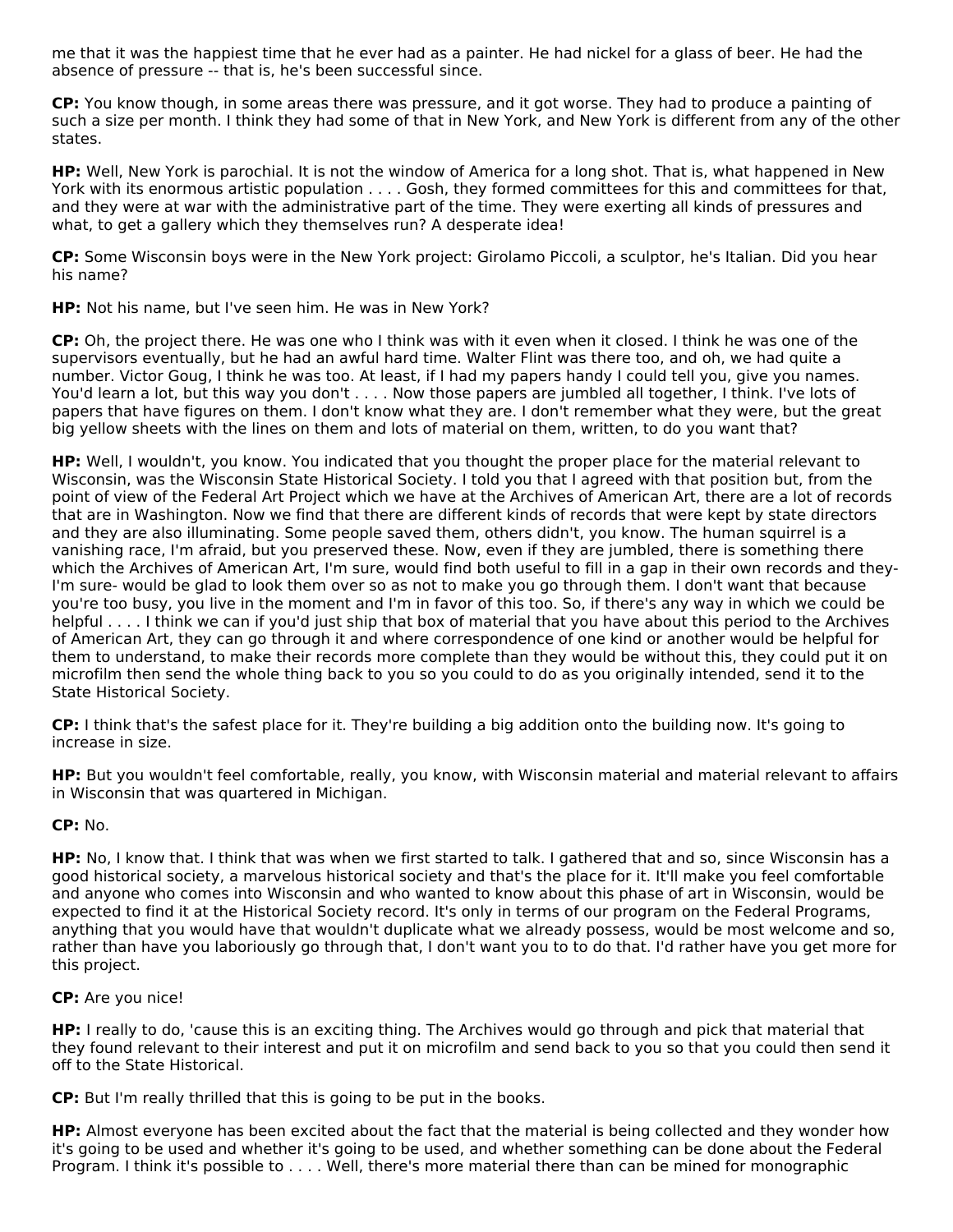studies by students of art, students of art history, students of administration, you know. Name it and there's this material there for that kind of study, so that I look forward to a renaissance about our more recent art past: a writing renaissance about our more recent developments. And certainly anybody who talked about modern times has to go back to the 30's for the proving ground, or certainly for the educational period.

**CP:** They certainly to do. Well, I hope I live long enough to see them published. Anyway, it's wonderful to know they're going to be published.

**HP:** I think you get a sense of excitement out of anything in which you got involved, that is, you would bring that kind of excitement to it and it's interesting that the flame still burns for this period.

**CP:** Well, nobody would believe that I'd get any excitement in this, but I'm always excited about architecture too, and people. But I've never been interested in old age. I don't think very much about it. I think it doesn't make any difference. You're the same person no matter what age you are. I hope you've grown a little bit, I hope I live long enough to know something really, but that's kind of nice, I'd hate to be at the point where I knew it all.

**HP:** Well, I think I'm safe in saying you won't reach that, none of us will.

**CP:** No, I think though . . . . It took me a long while to see it because I wanted to be grown up and really know something more than any other one thing. But, you know, it's wonderful. If you're finished, well what could you to do, if you know it all? There'd be no fun.

**HP:** And I know how people try desperately to climb on top of something which they can know, only to discover it slips away from them because it's alive too. That's the fixed idea approach. They have the psychic depth before they get started . . . . You know, there's no necessity for them to get it. It's a fluid thing. It's alive and to . . . . Look at the variety of students that passed through your school.

**CP:** Well, any art school has a variety of students.

**HP:** But just the ones that passed through your school that you know, that you can see grow, you know, and that you could talk with, or puzzle with through confusion, just to keep it alive. Take the essay in the Cordon Santae that you created with the John Reed Club, you know. This is a tactical, strategic thing, but it has an aim to it.

**CP:** You know, I haven't spoken about that for years. It was just one of those things that I just had to keep still about.

**HP:** But it's the kind of thing, you know, confronted with the range of advice, it took courage and also intuition. You had to know your people.

**CP:** Little bit of desperation, too.

**HP:** Well, ultimately, I think when you breathe anywhere you're rolling dice, aren't you?

**CP:** Yes, you are.

**HP:** Sure you are, and that's part of the joy to see how it unfolds and that one unfolded to your advantage.

**CP:** But, you know, we were lucky. It was a very great experience to know Ned Bruce, for instance. In a business way, in an art way, in a home way, in every way, and I never will forget the dedication of the museum, the new museum, the National Museum in Washington. You know, that happened on a terrifically bad night, the rain . . . . Were you there?

## **HP:** No.

**CP:** The rain poured and the lightning . . . . Oh, it was terrible and then, with the flowers and all the costumes and everything on the grand occasion; our President, in a wheelchair and next to him, Ned Bruce, our Bruce in a wheelchair, and those two wonderful men were moved up the aisle toward the grandstand. Isn't that a picture?

# **HP:** Yes.

**CP:** That just shows how human, physical disabilities are nothing.

**HP:** Nothing, after all.

**CP:** And both of them.

**HP:** I had the President described to me once as a man who needed leg men and who really couldn't to do very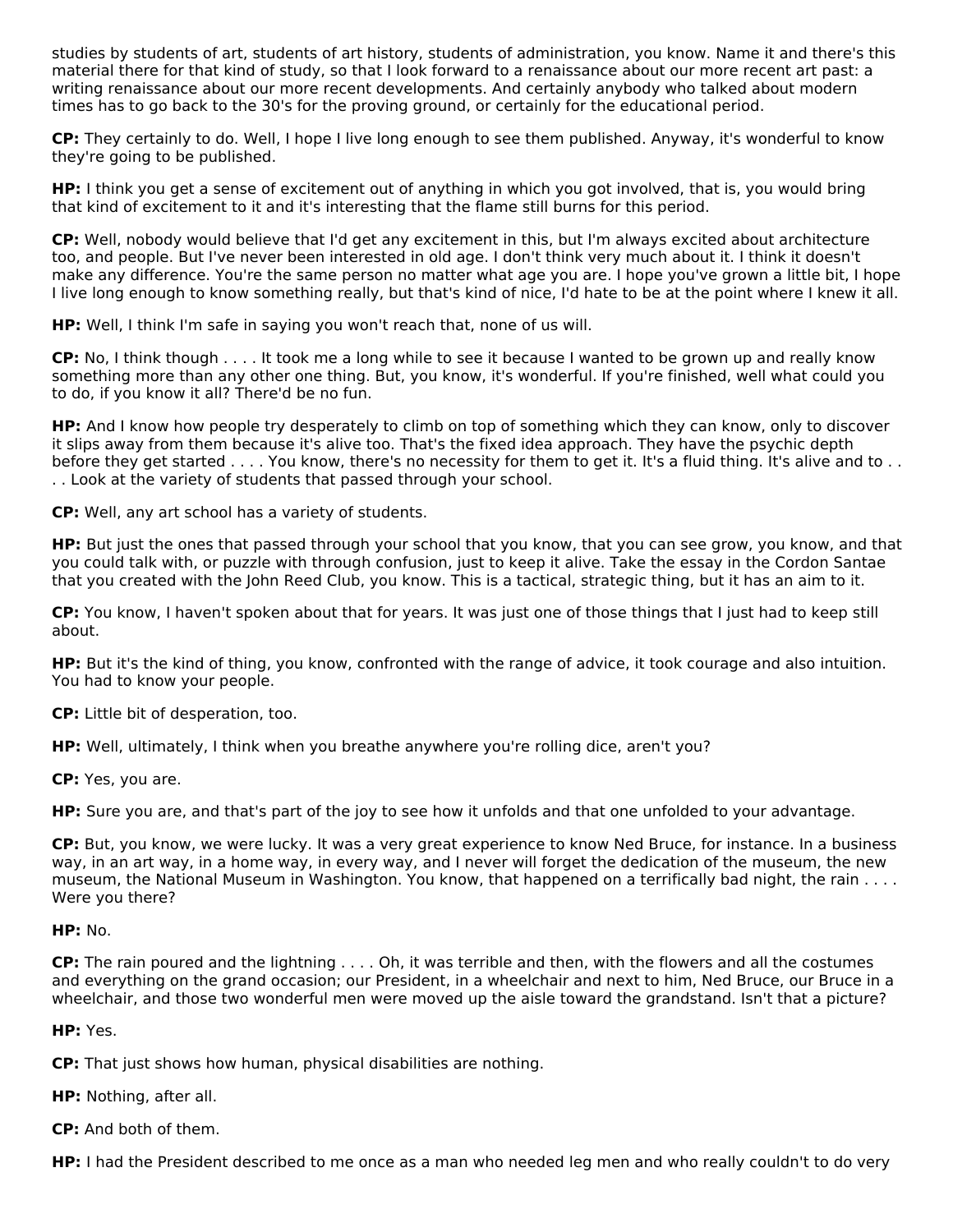much, but he could be President of the United States. A physical disability, but it didn't restrict the use of the mind. I think the man I talked to was his appointment secretary and he would fix appointments in the course of the day. Well, you know the President, He'd get off on a line of development with someone, and someone else was due in. He'd say, " Now, Pa Watson, get out of here." You know, and the whole appointment schedule would be wrecked for the day because somebody would be talking about the needs of Alaska to become a state, you know. Ernest Gruening might have been in the office talking about something.

**CP:** He's a big man. To do you know him too?

**HP:** Yes. Now, well, you know, in those days he was writing articles about Alaska, economic articles.

**CP:** And not only Alaska, he was on . . . . I spent a summer down studying in Mexico and Gruening was one of the . . . .

**HP:** That's right, he was an expert on Mexico. Incidentally, that's why he was in the President's room at this time. He had written an article about Mexico and the assumption was that he knew something about South America, so they got off exploring some topic on South America and the appointments went just out the window. He was in there for three hours.

**CP:** You know, that was wonderful, down in Mexico. We went down, I've forgotten the organization. It was a study group. Anyway, we studied the music, the arts, education, the politics, the agrarian and I said architecture, the new buildings . . . . It was a time when they were putting in schools in the little villages for the little children, just beginning. One of the teachers -- Oh, Sagosa, no that isn't his name, what is his name? Donnihue? Anyway, all these artists were teaching, and we went into their little schools. It was bedlam. They didn't know how to teach. They didn't know how to control their boys or girls, but it was excitement and in spite of that they were working. Then in Mexico they were building the houses for the poor, rows and rows . . . .were you ever down there?

**HP:** No, but I've seen those, yes.

**CP:** Well, and we were with the architects who did it, you see, and we were with the heads of government who did that, and also Gruening and Rene D'Harnoncourt was down there, and, oh, that was funny! Say, after the project D'Harnoncourt I and, I think, a couple of other people at different times, I think Marian Frink went part of the time and a Mexican woman another time, went down to the little villages, the different crafts, and we'd get out of the bus, or the car, and walk up the street. D'Harnoncourt was here, C.R.P., way down here, and the villagers, they all knew him and they came out and greeted him, they were just thrilled to know him. And then he'd look down at me . . . . They didn't have to, I was their height, but they were nice to me because I was with him. And oh, it was a wonderful experience to get down in those little villages. Whether it was needlework, or whether it was pottery, or whether they did metal work or so forth. That was after the conference was over. The conference only lasted three weeks, but . . . . And, oh, I've forgotten, we had about 25 men and women who were lecturers for it, and Rivera.

**HP:** Oh, that is an exciting period. Now when you see something like that which is the real fringe development for them and which becomes a necessary part of their lives . . . .

**CP:** This was in the 20's, too.

**HP:** It's almost like a shot in the arm, the people without opportunity, in effect, who confronted a blank wall; illiterates largely, had this whole problem of communication and to create a means whereby they could pull themselves up out of illiteracy into a wider and more expanded appreciation. It is an exciting time.

**CP:** Oh, it was. And, you know, that was a time when the church, the Catholic priests, were out, and I remember one Sunday morning, or afternoon, I guess it was afternoon. We went into a little church, Catholic church and . . . no, that was another time. Well, anyway, this time, we heard that the priest, the bishop, was coming to this little Catholic church, and we drove up just as the car stopped in front of the church. And we were behind him and out got a man in ordinary dress. He stepped up two steps to the entrance to the church and the doors were open, a man on each side, and we could look right in and, as soon as he got inside the house, his coat dropped and by the time he got up the inside steps, the 4 or 5 inside steps, he had all of his vestments, his bishop vestments on. Every step, you see, a boy on each side took off something and put something on, and we went in too. It was very, very marvelous. The church was packed, of course, and he gave Mass, and then, as he left, he got to the first step he gave up his mitre. His hat was taken off at the next step, something more was taken off, and when he got to that last step just before stepping out on the public, he had on his regular suit. Now, don't you think that was marvelous! Just picture that!

**HP:** Study in organization.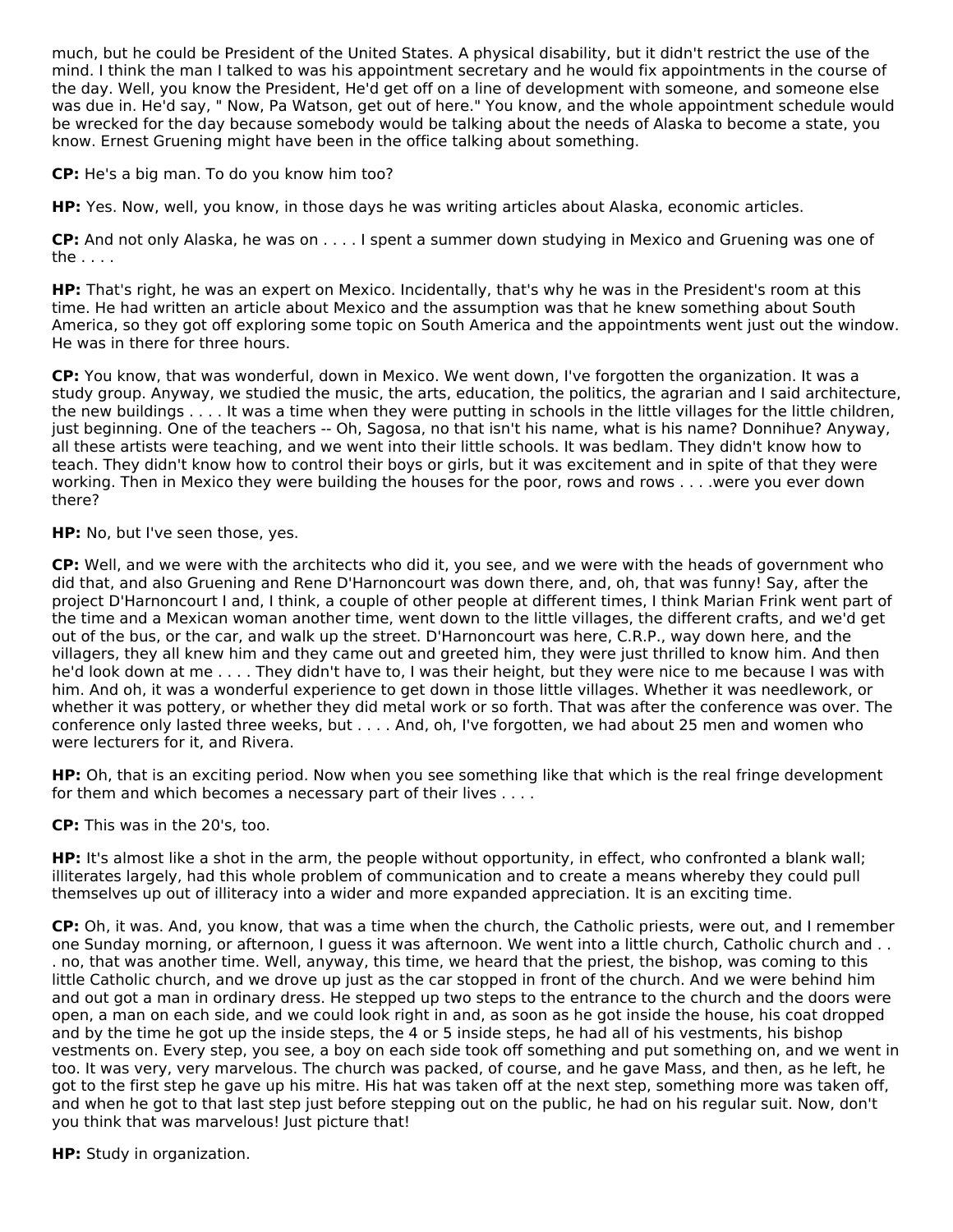**CP:** Faurat, that great big cathedral there, they did have church there though, they did at that time. I think in some places they were allowed a little more freedom. It wasn't a bishop, but it was just an ordinary morning Mass and of course it was all that architecture. All the inside of the building went way up. They have it this way, and everything was carved, modeled and so forth, all covered with gold lining. The sun was shining in the door here, right down through the church, great huge door, with this intense sunshine here, intense sun shining down on the windows, from some of the windows toward the altar. There were no chairs in the church, of course, and all of this glistening gold carving and everything, and the altar equally magnificent in gold and going way up to the steeple, and, on the floor, masses of little black mounds. Of course, the men and women all in black, and they were all kneeling on the floor with their heads down. They were kept that way and their scarf over their heads, you see, so they made little kind of dark molds way down to the altar and it was breathtaking! And, as I went into that church, and I saw all these and little babies, some little babies were being nursed by the mother, and some were wetting the floor and some were kneeling, trying to be like papa and mama -- you know, it was something never to forget!

**HP:** Has a fantastic and frightening hold, too. But the contrast with the sea of black mounds with this enormous shimmering sun.

**CP:** Oh, it was the most dramatic, the most dramatic thing!

**HP:** Well, I've often thought that the church probably was a prime mover in this, you know, this shock of dramatic thing. The art was to frighten and fear, you know, horrid things in a way. They're in keeping with their idealogy, but none the less, you know, you can go to Mexico City now, which is, you know, a modern city and drive out of it a distance and you've lost something in terms of centuries on its way.

**CP:** There was an art dealer who wrote guide books on Mexico and the guide books on Mexican artists and so forth, and she had a house that was only about this wide square, and it went right up to the heavens. I think there were about 5 or 6 stories in there with a little tiny circular staircase in the center. You couldn't pass on the stairway, but she had . . . there was an apartment. The first floor was, you know, utility business and the garage and so forth, and then there was an apartment on this floor. There was another apartment on this floor, another apartment here. This is her own apartment where she lived, and the top apartment was her art gallery, so you had to walk up this stairs here and outside of the house. Part of it, one side of it was painted with scarlet and another side was painted in white, and always called it. I forgot what he called it, what did he say? Not an explosion, that wasn't the word but something like it, you know. He always called that "the house." She was a character. She was very well-known, and her own apartment was really an art gallery too, but she had also a kitchen and dining room, living room and a bedroom. All the rooms were small, but the gallery was one room and then there was an outside terrace . . . was out there too. She had sculpture out there . . . . Francis Tour.

**HP:** How would you compare and contrast, Ned Bruce and Holgar Cahill?

**CP:** Completely different. They're both sensitive men. Of course, Bruce was more of a business man. He had that side of it, that quick understanding of what I call dollars and cents. That kind of organization with big groups, and he was a man of sudden likes.

**HP:** Flashes, cyclonic flashes. Beautiful.

**CP:** And interested in lots of things. I think he was generous in listening to other people's views too. Eddie has that too. Eddie was gentle and sweet and determined. Certain things in living were terribly important, and he sloughed off some of the others. He never was very well. He didn't show it, but he really suffered a lot, but he was a hypochondriac, too.

**HP:** One kind of breeds the other sometimes.

**CP:** And full of ideas. Always had another book on his mind to write and very intelligent. I think that probably Ned, as I knew him . . . . Of course I knew Holgar very well. I was . . . I saw him very informally and I've been with him when he was sick and that kind of thing which I never had with Bruce, but I'd been to Bruce's home a good many times. I mean that's not the same way, but I have very close affection for Ned, or Eddy, I always called him Eddy, you call him Ned, don't you?

**HP:** Edward Bruce? Yes, Ned Bruce.

**CP:** And . . . . Of course, I knew very well too, he's been out here a lot. Eddie has too, Eddie Cahill, and Forbes Watson. Did you know him?

**HP:** He was part of the Treasury program and also a great editor, a great writer about art, I mean editorials in the 20's, in The Arts magazine. Oh-h boy, some of that just burned right through the page.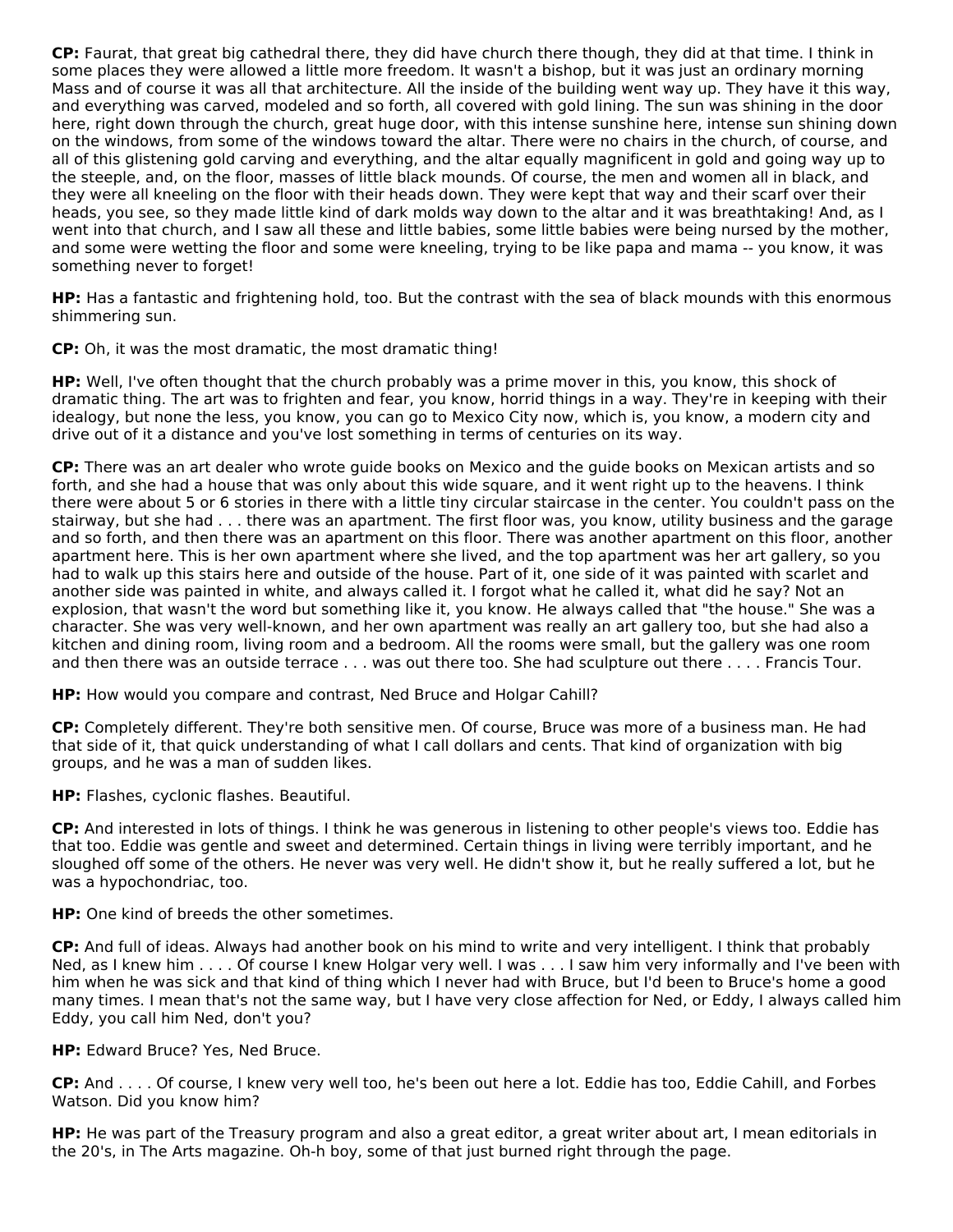**CP:** Nan, his wife, I didn't know her so well, but Forbes I knew very well. In fact, the last time I saw him, he was out here -- I've forgotten what for -- and he stayed with us here, and we were going to have a cocktail party on a Sunday afternoon. We asked a lot of people that he knew, or that we knew would like to know him and he would like to know them. Not a lot; I suppose we invited about 20 or 25 people, but anyway, and that morning, the snow had come up. You couldn't get in our road at all and in those days you couldn't get the road cleared out quickly and that was way after the 30's. He died, when did he die? About 4 years ago, I think. I was in New York when he died. I think it was. And we had a caterer and we had all kinds of canapes and things made. It was a cocktail supper, and we had to telephone everybody that they couldn't get through, not to come and here we were. Snow everywhere, it was beautiful. It was just beautiful and all this food, and I thought I never wanted to see food again in my life! And we sat around the table nibbling on food from about 6 o'clock until about 2 in the morning.

# **HP:** That's an unforgettable evening!

**CP:** And then he stayed another day, and then he went. I didn't see him after that. I liked him very much, aside from the fact he drank too much, that was too bad. He did here, but oh, he could write!

**HP:** Oh boy, couldn't he. He could put wings to words.

**CP:** He certainly could.

**HP:** He made The Arts magazine the great magazine in art. There's no question about that. Gave American art an opportunity in the 20's when it wasn't receiving an opportunity from some other source. I was interested in your comments about Bruce and Cahill. Bruce trained as a lawyer, a lobbyist for the Philippine Islands, a banker, a businessman, a man, a cyclone really, who had a sense of power, knew how to achieve it. To that extent somewhat ruthless, but this is simply having your eye on the bird on the wing, and he was one who could cock his eye in that direction. But Cahill has always puzzled me to some extent because, again, a public relations orientation. I'm thinking of Bruce in terms of self-orientation, or a salesman for an idea, but Cahill a salesman for an aesthetic idea which sometimes is more difficult. If I could characterize one as a cyclone, I'm not so sure I could to do that to Eddie Cahill. You said tender, sensitive . . . .

**CP:** And he isn't the type ever to be in the foreground -- except in memory.

**HP:** And Bruce is hard to keep out of that.

**CP:** Bruce would always be in the foreground, not because he really intended that way but, of course, it's become a habit.

**HP:** It was the man, that's right, it was what he was, but Cahill was -- well, I have this troublesome thing where matters got difficult, or some difficulty was involved -- like Benny Bufano in California.

# **CP:** Oh! [laughter]

**HP:** He would avoid this like the plague because he couldn't deal in these direct power exercise terms. So Tom Parker went out there. I think Eddie Cahill in front of a group couldn't inspire anything. But talking head to head, tete-a-tete, 2 of you, could, then, you know, voice and express his ideas, and his ideas perhaps far transcended the ideas that inhabited Bruce's mind.

**CP:** Well, of course, Bruce, in spite of his handicap, was a big man, a healthy man. You felt that you were meeting such a man. But Eddie was a small man. He was a gentle man. And he would be in the background. If he was forced to be in the background, it wouldn't be quite natural, but he had the ideas and he . . . . But he knew enough to know if he couldn't meet a thing, he'd send somebody else and that's something.

**HP:** Well, it's a recognition of one's own limitations, I suspect, is the second important thing. One is to be and to grow. I have another thing in which they share to some extent and that's the feeling of disappointment. I don't know why I have this. Bruce is a vigorous man and to see that robust nature chaired . . . .

**CP:** It's terrible, isn't it? Just dreadful.

**HP:** But in some ways Eddie Cahill, though walking around, was also chaired.

**CP:** Yes he was, he was, he was.

**HP:** Yes, and this is the sense of disappointment, one which is a consequence of an accident in the sense of Bruce; the other was almost a natural, built-in thing. I never met him. I'd like to have seen him, because I suspect that Eddie Cahill was litmus paper for every idea that he heard. He could soak it up and absorb it and make it his own and make it walk and make it march in an intellectual way, which is no mean accomplishment.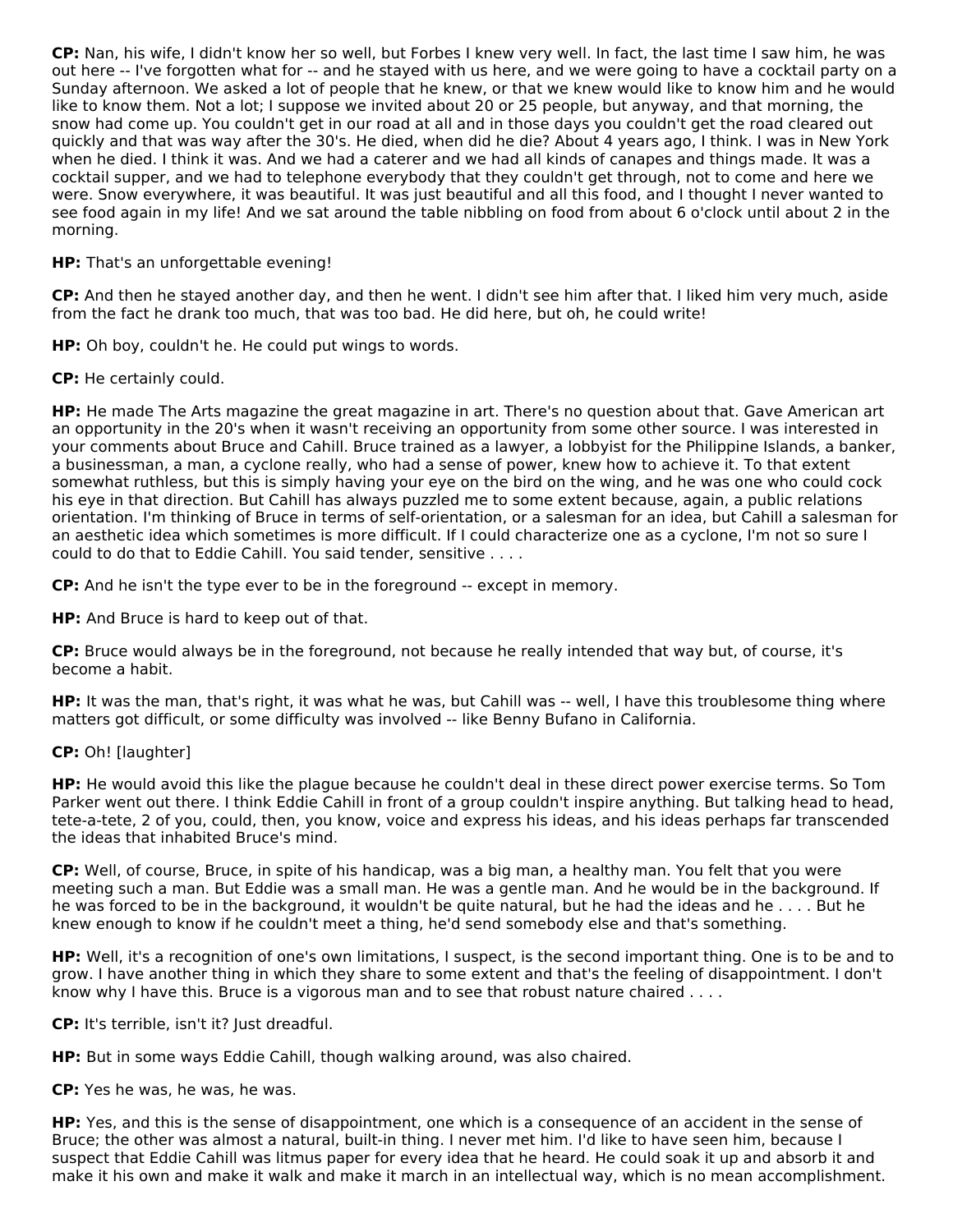But a man trying to find a niche because he had successive interests, like writing the novels which never quite jelled, so there's always been this kind of sense of disappointment in both men, one physical and the other a kind of intellectual that never quite reached.

**CP:** Of course, I think another physical thing that was a disappointment with Bruce. You see, that Treasury business, the architects that he had to work with, and you know I think that sickened him so! And they were so horrid! They didn't understand him, and they were jealous and everything else, but it sickened so. I think he hated to be associated with them. He just couldn't bear to breathe the same air they breathed. At least I got that feeling from him.

**HP:** I think you're right -- that is to say, when he floated the Treasury idea, if he'd had sufficient power to manage the whole show, it'd been different.

**CP:** It would have been a grand thing.

**HP:** But for a negotiator, a kind of promoter of ideas, to have to deal with fixed entities like architects, and the government architects were pretty fixed, and pretty rigid; inflexible. They weren't prepared to entertain a new notion. I'm sure that Bruce's sense of optimism just couldn't believe that somehow, some way, something he couldn't say wouldn't sweep these people into the same kind of pied piper, you know, effect, but that must have been a tough struggle for him. Endless struggle, never solved, never settled.

**CP:** Never. I think it was terrible. My, he could talk violently about it, too.

**HP:** Oh, I think he had a capacity for violence.

**CP:** Oh!

**HP:** A capacity for outrage, and it didn't make any difference where he was. It was just the man, an extension of the man who had a concept of power. But I'm not sure about Cahill. I'm sure that Cahill had a sense of outrage too, but I think it would tend to tiptoe in public.

**CP:** I think he would, yes. And he had a stomach ache or something over it.

**HP:** A malady. CP; He really would.

**HP:** And not have . . . .

**CP:** And I've seen him, I've seen him stay in his bed, sick, because I knew he didn't want to get up and say something that was difficult for him.

**HP:** And yet he was just the catalyst for the Federal Project.

**CP:** But I think he did a marvelous job. Tom Parker, what's he doing now?

**HP:** Tom Parker is managing a big real estate agency in Alexandria, Virginia and doing very well.

**CP:** Oh good, I'm glad he is.

**HP:** He had two very severe heart attacks, you know.

**CP:** I knew he had one, but I hadn't heard about the other.

**HP:** Well, they came almost, like, you know, Castor and Pollux's, I guess. But, in any event, he decided to leave the art field entirely.

**CP:** He did?

**HP:** Yes. He's living in Virginia with his wife who herself is an interesting person. And he's doing very well. A nice man, a nice man.

**CP:** That's good.

**HP:** A gentleman.

**CP:** I never thought of him really as an art man, never did.

**HP:** No, I think he had more of the administrative gift.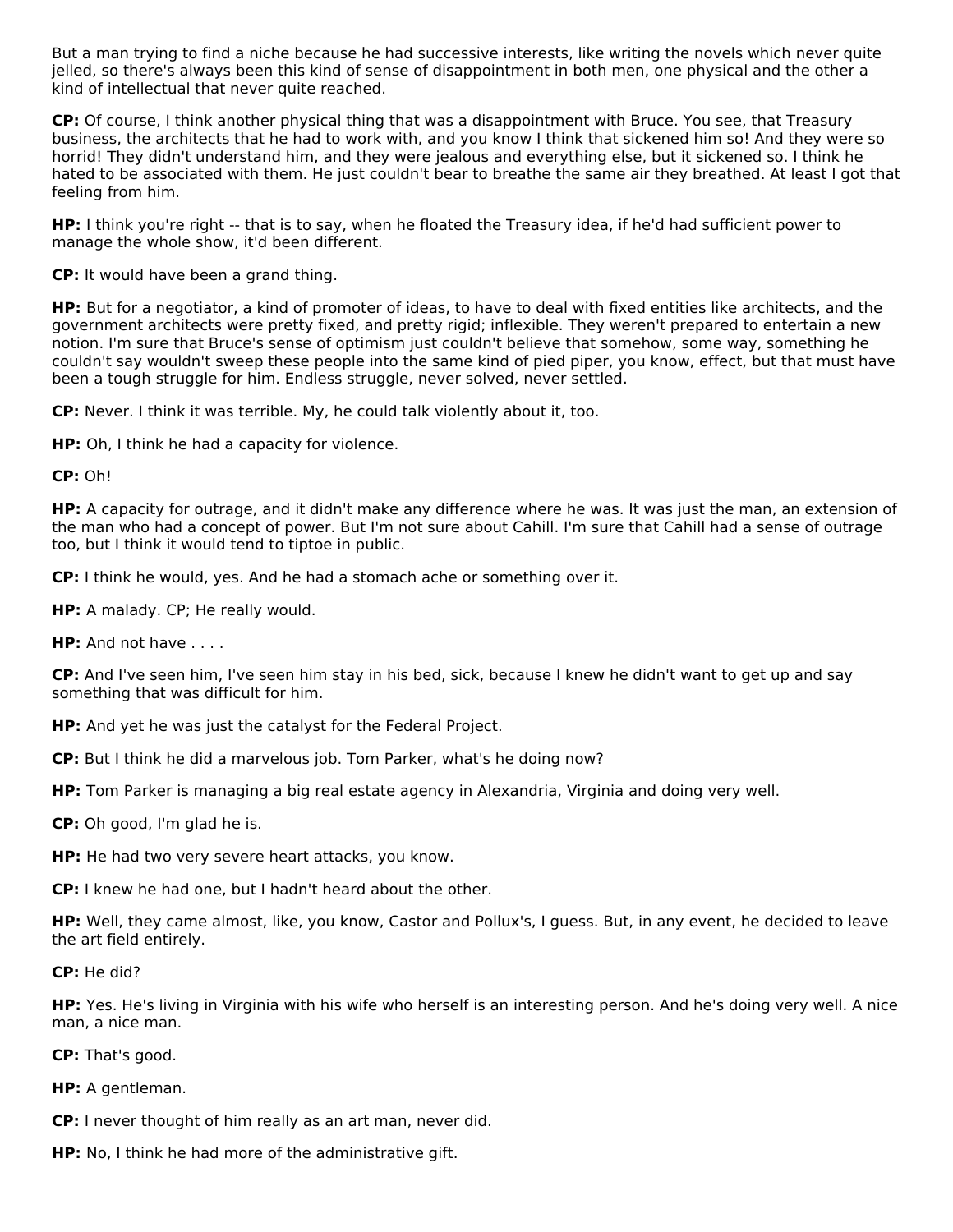**CP:** I think he did have more of that work to to do. A nice man though.

**HP:** Oh, he was a nice fellow, nice fellow.

**CP:** He was so happy when they built that house in Washington -- nice house too. Well now, Ed Rowan died, didn't he?

**HP:** Umhmm.

**CP:** What happened to his wife?

**HP:** I don't know. Ed Rauer was a catalyst, too, to this cyclone Bruce, and it's interesting how one wields power and how effectively one carries it out. In the other way the leadership was in a kind of inspirational vein by visit, where the man who was tending the store was Tom Parker with continuity. It's interesting, I don't know that Bruce and Cahill ever sat in the same room.

**CP:** I don't think they did.

**HP:** Or whether they could even stomach each other. I suspect no.

**CP:** I don't think they could. I think everybody felt that they couldn't. Of course, I knew, I never mentioned Eddie Cahill to Bruce.

**HP:** You had both hats you were wearing.

**CP:** Yes, and they both knew it. I could mention it to Eddie, but I couldn't mention it to Ned.

**HP:** You couldn't?

**CP:** No, at least I thought I couldn't; I never did.

**HP:** That's the explosive nature of the man. He'd have some . . . . I don't know why either, you know. Because the Treasury project subsequently received funds from the WPA for assistance on murals.

**CP:** Well, I kind of think that Ned really wanted to be the one.

**HP:** But he was the sort of fellow who couldn't stand in a group.

**CP:** I think so.

**HP:** I think probably, deep inside, Eddie Cahill probably had the same impulse but wasn't quite so certain that he could stand this.

**CP:** I wouldn't be surprised. I don't think he was conscious of it. I think Ned Bruce might have been conscious of it because he's conscious, he was conscious.

**HP:** I think you knew what he was about in personal terms. It's funny what chance will to do, you know, in a nation like ours that will throw up to the surface. Bruce, whose experience was in almost every other line except art, who came to art late, after a disaster, a business disaster in the Philippines, in a sense sold out by his own partner. Oh, it was a terrible thing, and then, you know, he'd suddenly say, "Well, I'm going to paint."

**CP:** And he did. And he kept on painting, too.

**HP:** That's marvelous. That's right angles, that's marvelous. But then that old sense of power, the desire to manipulate, to use in a way and to float an American school of mural painting. He seized it. I can't quite picture Holgar Cahill in a power position where he would manipulate. I suspect he may have wanted to, but it was just something he couldn't quite to do.

**CP:** He was not an executive type.

**HP:** No he wasn't, he was an intellectual.

**CP:** However, he had the ideas and he had the feeling, and he had the need for it. And I think he got some very helpful people to help him where he couldn't quite . . . Parker could to do work with him, for instance. And Parker was loyal to him, as far as I know.

**HP:** But, you know, I would imagine Cahill would face some difficulty going to New York for example, and dealing with Mrs. McMann, you know.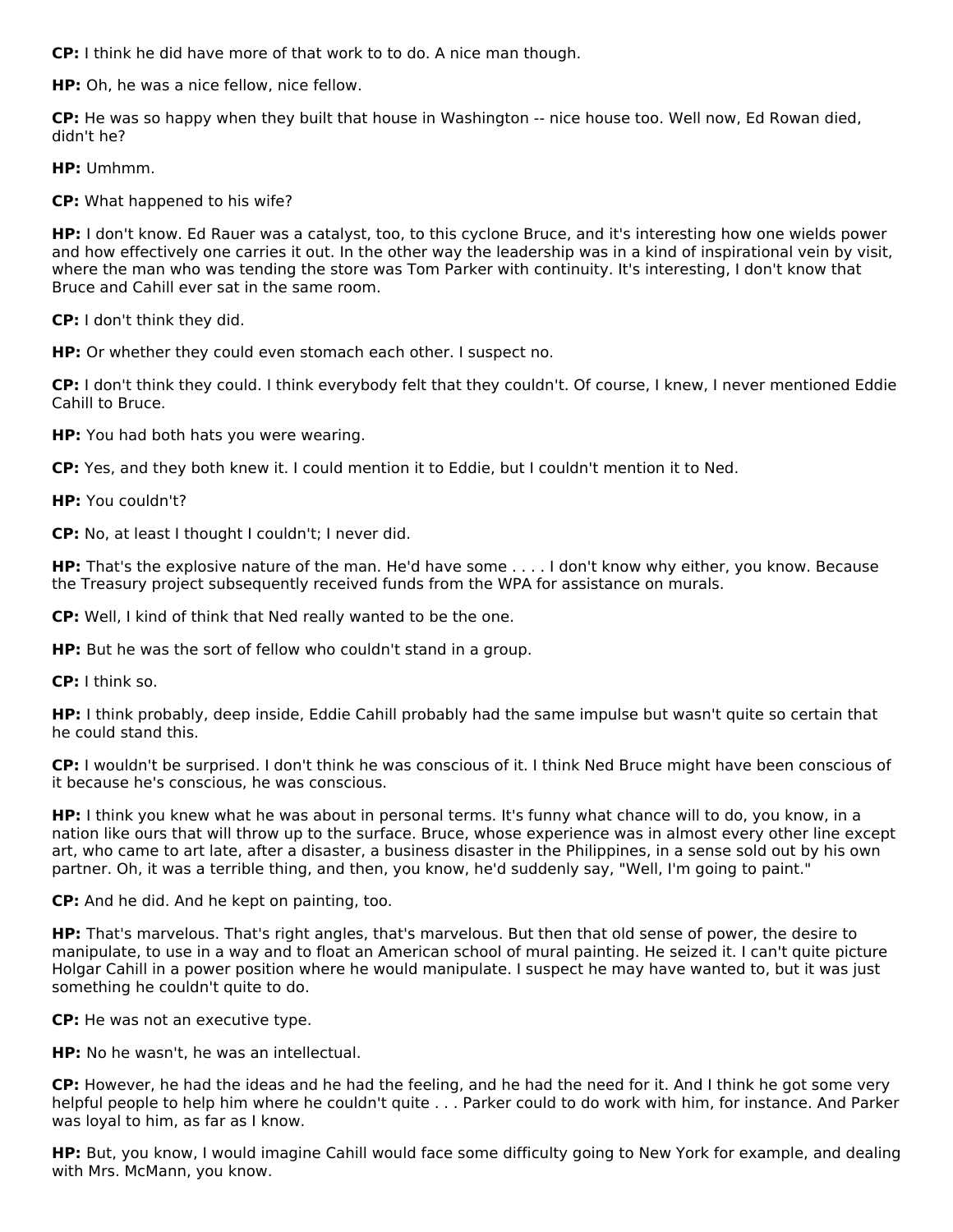**CP:** Well, they didn't like each other.

**HP:** There's a powerhouse feeling right away and a knowledgeable one.

**CP:** Yes, but she didn't have the really inside aesthetic feeling that Bruce had.

**HP:** No, I don't think so either.

**CP:** She was a different person; she was a very difficult person to work with.

**HP:** Well, I think there was a deeper ego working in her.

**CP:** Oh, it was a very . . . .

**HP:** But, nonetheless, she had a difficult ship to float in the situation in which she was.

**CP:** She certainly did.

**HP:** Take the Index of American Design, where Boston had come up with marvelous plates and certain historical background on these plates, and New York was turning in enormous historical background and the plates were quite flimsy, partly because the Index of American Design, as established in New York, was almost a writer's project, as distinct from an artist's project. Well, this is one case in which Eddie Cahill took a stand; in short, it's the only project really in the Federal Arts program that became national simply because of the disparity between the plates as produced by Boston and those by New York. What's his name, Cook A. Glasgol, was made the man in the center, a kind of coordinator, but then it had a national standard of performance, and New York had to reexamine what it was doing. Well, now, that's, you know, that's like . . . .

**CP:** It's lots of fun to talk with you about it. Well, I've put this back, you know, in a little corner. HP; Can't you just imagine . . . . I can't quite imagine Eddie Cahill talking with Mrs. McMann. Well the happy thought was the Index of American Design wasn't thought so highly of by Mrs. McMann, otherwise she would have had it underneath her, but she had it under Francis Pollack, as she did the teachers and the gallery tours, as unimportant. So it was possible for him to make this decision, but whether he would have had stomach enough to beard her in her den, I don't know. I really don't.

**CP:** Pollack. Why did he leave the directorship of the American Federation of Art?

**HP:** I never . . . I know him, but we never talked about that. He's made some comments about it, but they weren't the kind of comments that had behind them substance that would make me understand it. He undoubtedly had difficulty with his board.

**CP:** I would like to work with him.

**HP:** I find Pete an exciting fellow.

**CP:** Certainly he's full of ideas.

**HP:** A hundred and one thousand a minute.

**CP:** Yes!

**HP:** He sparks like Old Faithful. You can press a button and out they'll come, and he's no fool. He's not naive.

**CP:** No, he's not naive.

**HP:** He's a knowledgeable guy and, well, it may be a clash of personality with a member of the board and, you know, some board members assume the whole board membership and become the spokesman. I don't know whether that's the case here.

**CP:** I'm disappointed in the American Federation of Arts. I still keep up my membership in it because I like to get those . . . . And I still keep with the College Art [CAA] because I like their magazines, some of them. They're getting to be very good magazines.

**HP:** Yes. They've performed an enormous service in the late 20's and 30's.

**CP:** They certainly did, and how they've grown. Oh my, since I first joined them, they're certainly . . . . And they're performing now, this business of getting positions. They paid every month, not every month, but four times a year, I think, they publish a list of . . . . Well, if you want a job, you advertise for them, and you go to them to get good people too, although they don't recommend everybody. They just give them their information.